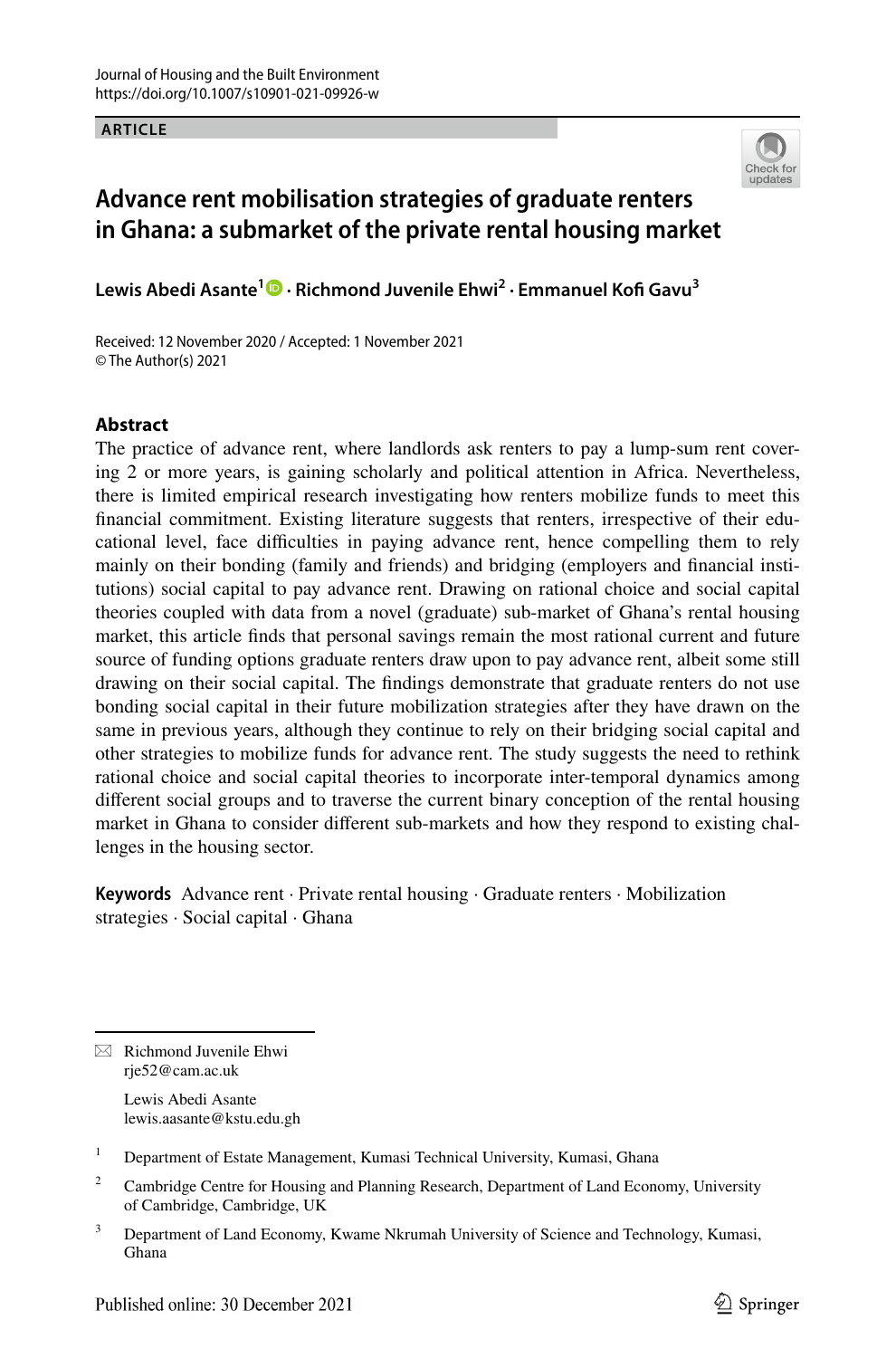# **1 Introduction**

The importance of rental housing as a viable tenure option to societies around the globe remains undoubted. It provides accommodation at a relatively cheaper cost than homeownership; houses all income groups in urban populations; and is generally accepted as a fundamental determinant of overall quality of life (Andreasen et al., [2020](#page-18-0); Baiden et al., [2011;](#page-18-1) Ehwi et al., [2020;](#page-19-0) Obeng-Odoom, [2011](#page-20-0)). Nevertheless, rental housing in cities in Sub-Saharan Africa (SSA) is bedevilled with several challenges. The majority of urban residents live in deteriorated and overcrowded rental dwellings without adequate access to basic amenities such as sanitation, water and waste disposal systems (Addo, [2016;](#page-18-2) Luginaah et al., [2010](#page-19-1); Obeng-Odoom & Amedzro, [2011\)](#page-20-0). Most rental accommodations are also rented with few or no furnishings, compelling frst-time and regular renters to bear a huge cost of furnishing during their tenancy period (Ehwi et al., [2020\)](#page-19-0). Publicly available information on rental housing is limited, and this forces renters to resort to personal search, and information from friends, family members and estate agents to fnd accommodation (Adu-Gyamfi et al., [2020;](#page-18-3) Gavu et al., [2019](#page-19-2)). This notwithstanding, the effective demand for rental housing in African cities continues to exceed supply, resulting in a situation where urban residents have to compete for the available few rental accommodations at high rents (World Bank, [2014](#page-20-1)). Notably, we contend that the crux of the rental housing problem in many African cities is not only about the inadequate basic amenities, the lack of furnishing, the difculty in fnding information on vacant houses or high rents, but also the long periods over which renters have to pay their rent upfront.

Advance rent (hereafter AR) is defned as a capital or lump-sum payment of rents at the start of a tenancy (Asante, Gavu, Quansah, & Osei Tutu, 2018). It is obtained by multiplying the monthly rent by the tenancy period. The practice of AR is prevalent across several countries and cities in SSA, albeit with some variations in the tenancy period (Africanews, [2018;](#page-18-4) Arku et al., [2012;](#page-18-5) Cadstedt, [2006;](#page-18-6) Cain, [2017;](#page-19-3) Cartus, [2017;](#page-19-4) Olawande et al., [2012](#page-20-2)). In Senegal for instance, renters pay 3 months of AR to landlords, although the tenancy period ranges from 12 to 36 months (Cartus, [2017](#page-19-4)). In Tanzania, Cameroon and Angola, renters pay between 6 and 12 months of AR (Africanews, [2018;](#page-18-4) Cadstedt, [2006;](#page-18-6) Cain, [2017\)](#page-19-3). Studies by Arku et al. ([2012\)](#page-18-5), Olawande et al. ([2012\)](#page-20-2) and UN Habitat [\(2011](#page-20-3)) have shown that the most extreme and exploitative form of the practice of AR is found in Ghana and Nigeria – where renters pay between 24 and 60 months of AR, with an increment of between 55 and 75% at the end of each contract period. These studies further show that the period of AR charged by landlords contravenes the rent legislation in both Ghana and Nigeria (Kufuor, [2018](#page-19-5)). In Ghana, for example, Section 25(5) of the Rent Act, 1963 (As amended) permits landlords to charge AR of not more than 1 month for shorter tenancies and 6 months for longer tenancies.

Despite the prevalence of AR payment in the rental housing markets of several African cities, there has been little empirical inquiry into how renters mobilise funds to pay this hefty fnancial commitment. Instead, the existing literature has tended to focus on issues such as the psychological impacts of the AR on renters (Luginaah et al., [2010](#page-19-1)), the impact of the AR payment on renters' lived experiences (Arku et al.,  $2012$ ), the financial burdens imposed on renters by paying the AR and furnishing their rental dwellings simultaneously (Ehwi et al., [2020](#page-19-0)) and how landlords use their relative power to extract AR (Owusu-Ansah et al.,  $2018$ ). The few studies that have reflected on how renters pay the AR (Arku et al., [2012;](#page-18-5) Owusu-Ansah et al., [2018](#page-20-4)) suggest that renters, irrespective of their educational level, face difculties in paying advance rent, hence compelling them to rely mainly on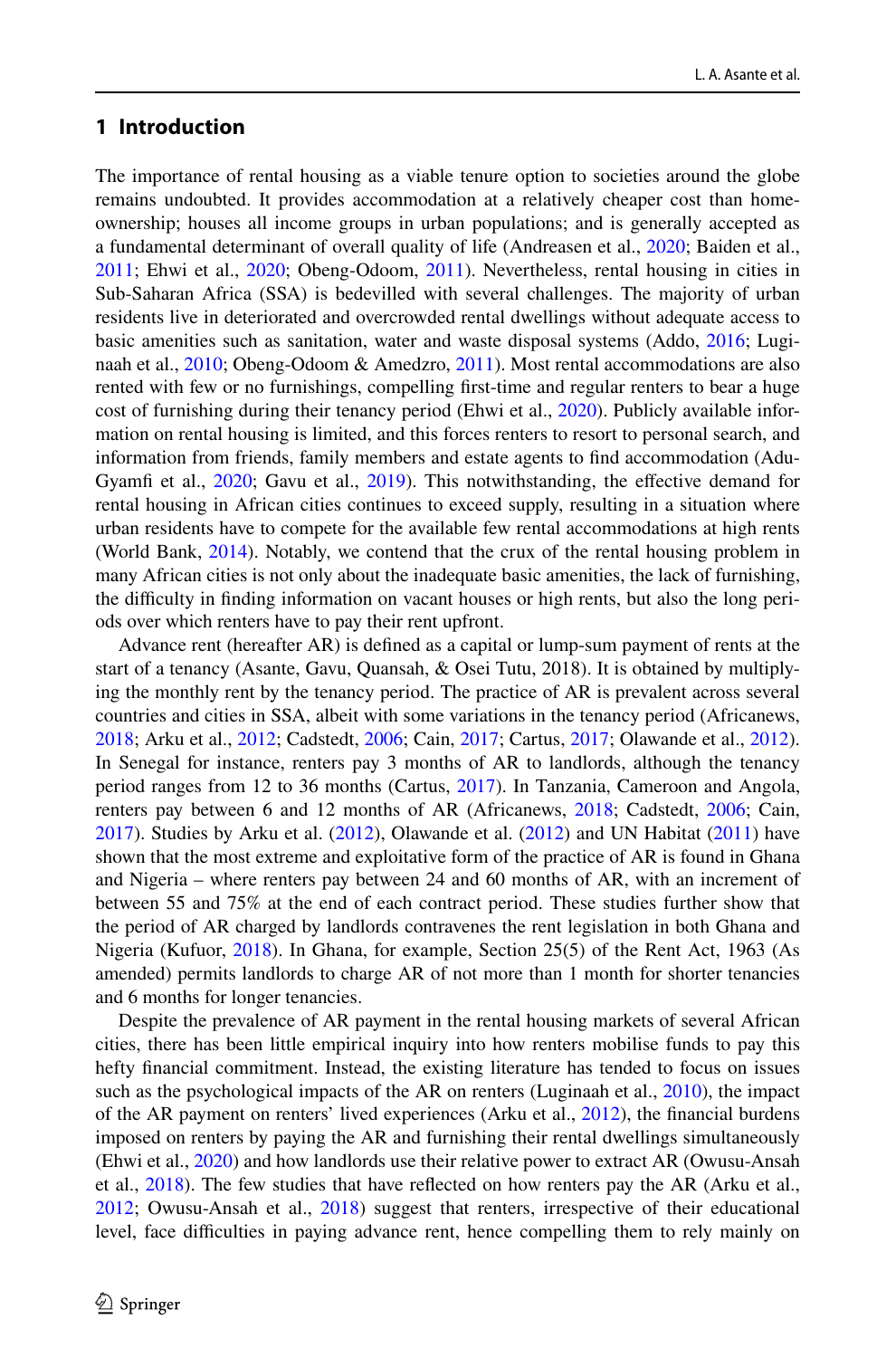their family members, friends, employers and banks to raise funds for the payment of AR. Notably, these studies did not have the AR payment as their primary focus and hence are unable to yield an in-depth and conceptually grounded analysis of both the logic behind the mobilisation strategies adopted and the relative importance of diferent funding sources renters draw upon to pay the AR. Also, the analysis of sources of funds for the AR payment and strategies discussed in these studies do not account for the vicious cyclical nature of the AR payment and hence, the need for temporal analysis of both the mobilization strategies and the source of funding used.

This research seeks to fll this gap by posing two research questions: (1) What strategies do graduate renters currently adopt to mobilize funds to pay their AR? (2) Are there changes in both the strategies graduate renters use to mobilise funds and the relative importance of the sources of funds they draw upon to pay their AR? In answering these questions, we draw both theoretical and conceptual insights from rational choice and social capital theory (See Sect. [3](#page-4-0) for elaboration) to explore both the strategies mobilised and the logic behind the sources of funding drawn upon. We also use a novel cohort of renters – graduate renters – to explore these questions. By graduate renters, we mean households where the household head (or household member who pays part of the rent) has completed tertiary education (See more on the selection of this cohort in Sect. [4\)](#page-8-0). We will learn that graduate renters rely on mainly personal savings as the most rational current and future source of funds to pay AR. Nevertheless, where personal savings are inadequate, they fall on their social capital. Using this cohort of renters is signifcant because it coincides with policy propositions by the two mainstream political parties in Ghana – the incumbent New Patriotic Party (NPP) and the opposition National Democratic Congress (NDC) – to assist renters with regular incomes (majority of whom are likely to be people with tertiary education) to make an upfront payment of the AR, while they repay monthly (Joy News, [2020](#page-19-6); National Democratic Congress, [2020;](#page-20-5) New Patriotic Party, [2020](#page-20-6)). Thus, insights from this study can help policymakers better understand the sources of funding graduate tenants draw upon to pay the AR, leading to better targeting of the proposed rental housing policy.

The rest of the paper is organized as follows. Section two illuminates Ghana's rental housing market and the emergence of the AR practice and how renters have typically mobilised funds to pay this fnancial commitment. In Sect. [3](#page-4-0), we refect on both rational choice and social capital theories to conceptualize AR mobilization strategies, paying attention to its potential vicious cyclical nature. Section [4](#page-8-0) describes the study area and outlines the research methods. The fndings of the research are presented in Section fve while Section six discusses how our results concur with and difer from existing scholarship on the rental housing market in Ghana generally. Section seven concludes by refecting on implications of the fndings for private rental housing, social capital theory and research methods during crisis times.

## **2 Rental housing and advance rent in Ghana**

#### **2.1 Overview of rental housing in Ghana**

In 2010, Ghana became one of the few countries in sub-Saharan Africa (SSA) with more than half of its population living in urban areas (Asante, [2020;](#page-18-7) Ghana Statistical Service, [2014a\)](#page-19-7). During the last decade, Ghana's population has increased from about 24.7 million in 2010 to 30.8 million in 2021, and more than one-third of the population live in the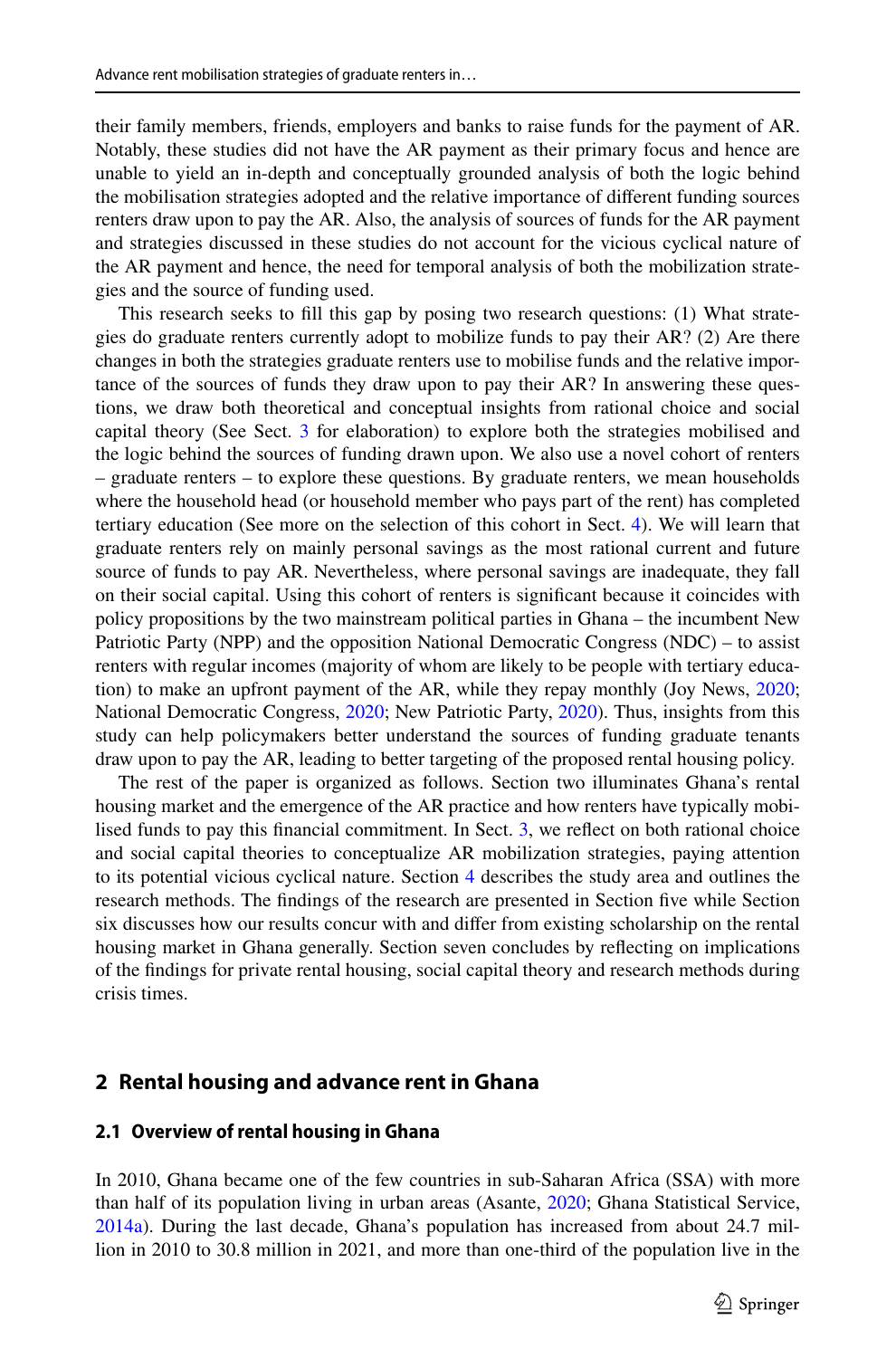Greater Accra or Ashanti Region (Ghana Statistical Service, [2021](#page-19-8)). The heavy concentration of people in Ghana's biggest cities based on provisional results from the 2021 Population and Housing Census also suggests that Ghana's urban population is set to also increase from the 56.7% recorded in 2010 (Ghana Statistical Service, [2012\)](#page-19-9). The census report also reveals that there are now 8.6 million fully completed structures in Ghana and residential structures constitute 57% of the stock which is equivalent to 4.9 million structures (Ghana Statistical Service, [2021\)](#page-19-8). This growing population will inevitably result in widening the housing deficit which anecdotal evidence suggests now stands at 2 million (Kufuor, [2018\)](#page-19-5).

Housing delivery in Ghana has predominantly been delivered by individual households and families (Acheampong & Anokye, [2015](#page-18-8); Tipple & Korboe, [1998](#page-20-7)). Attempts by the state to provide afordable housing mostly targeted top civil servants and largely focused on homeownership (Boamah, [2014;](#page-18-9) Konadu-agyemang, 1990). The neoliberal economic policies adopted in the 1980s also ushered in private-sector driven housing supply which predominantly targeted the affluent households and promoted homeownership over other forms of tenures (Arku, [2009\)](#page-18-10). Consequently, the private informal sector now provides more than 80% of the entire housing stock in Ghana (Ehwi et al., [2020;](#page-19-0) UN Habitat, [2011](#page-20-8)) and caters to the needs of most low-income households (Andreasen et al., [2020;](#page-18-0) Yankson, [2011\)](#page-20-9).

The rental housing sector in Ghana has been thought of as bifurcating into public rental housing on one hand, and the private formal and informal rental housing on the other hand (Arku et al., [2012\)](#page-18-5). The former comprises state-funded estates targeted at civil servants and accounting for about 3% of the housing stock (Ehwi et al., [2020\)](#page-19-0). The private formal rental housing comprises villas, apartments and (semi) detached dwellings developed by private real estate developers and let to affluent and rising middle-class households (Ghana Statistical Service, [2014b](#page-19-10); Tipple & Willis, [1992\)](#page-20-10). The private informal sector comprises dwellings built by private landlords and families who build incrementally, often outside the formal planning system (Andreasen et al., [2020](#page-18-0); Arku et al., [2012](#page-18-5)). They target households of all income groups, accounting for about 80% of the rental housing stock in Ghana (Ehwi et al., [2020;](#page-19-0) UN-Habitat, [2011\)](#page-20-3). Owing to the dominant share of this market vis-à-vis the growing housing defcit and poor regulation of the rental housing sector, landlords arbitrarily demand AR of up to 2-years despite lacking basis in the current Rent Act, 1963.

# **2.2 The genesis of the advance rent system and advance rent mobilization strategies**

Since the 1960 s, renting in Ghana has been regulated by the Rent Act, 1963 (Act 220) (As amended). Initially, the law did not prohibit landlords from charging long periods of AR. During the turbulent political period in Ghana (1982-83), landlords took advantage of the shortcomings of the law and the shortage of housing across major cities to increase rents arbitrarily, thus pricing many low- and middle-income households into 'worse' forms of housing. At the time, the government responded by enacting the (i) Rent Control Law, PNDC Law 5 (ii) the Compulsory Letting of Unoccupied Rooms and Houses Law, PNDC Law 7 and (iii) the Rent Tax Law 1984 PNDC Law 82 to control the operations of the rental housing market (Ninsin, [1989\)](#page-20-11). As noted by Kufuor [\(2018\)](#page-19-5), landlords were compelled to reduce rents to levels deemed to be within the means of low-income renters, and in some cases, state officials forcibly took possession of unoccupied dwellings and let them to prospective tenants. The activism of landlords' associations in cities across Ghana led to the passage of the Rent Control Law, 1986, PNDC Law 138, which abolished the protection enjoyed by tenants under the old laws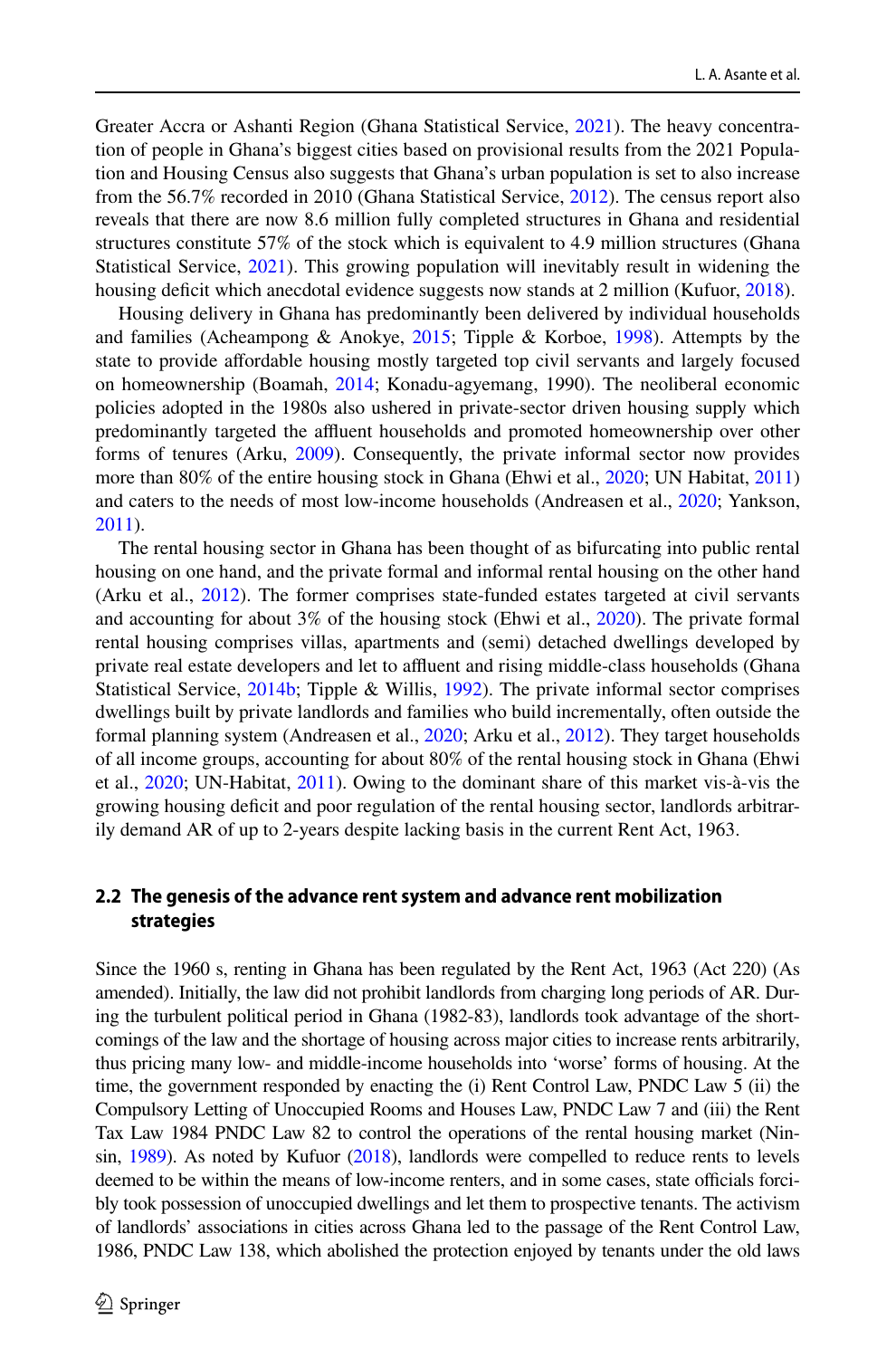(Ninsin, [1989](#page-20-11)). However, Section 19(2) of the PNDC Law 138 amended Section 25(5) of Act 220 by making it an ofence for any landlord in Ghana to demand more than 1 month AR for shorter tenancies and 6 months for longer tenancies.

Several studies have shown that landlords in Ghana fout this provision of Act 220 and PNDC Law 138 with impunity (Asante et al., [2018](#page-18-11); Gavu & Owusu-Ansah, [2019](#page-19-11)). It is believed that the dominance of landlords in the supply of housing in Ghana and the inefficiency of the state apparatus clothed with the power to protect tenants account for the total disregard of the laws (Kufuor, [2018](#page-19-5)). Until recently, successive governments have made little effort to address the problem of AR. The non-enforcement of provisions in the Rent Act has brought untold fnancial hardship on renters who are compelled to pay the 2-year AR.

Existing studies have drawn attention to the difculties renters face in paying the 2-year AR. For example, both Owusu-Ansah et al. [\(2018](#page-20-4)) and Arku et al. ([2012](#page-18-5)) have shown that, while a few renters in Accra found no problem with the 2-year AR because it froze monthly rent payment for 2 years, the majority complained about the tremendous fnancial difculties associated with payment of AR. Ehwi et al. [\(2020\)](#page-19-0) capture this difculty succinctly by arguing that frst-time and regular renters in Dansoman, a suburb of Accra, have to save over 9 months and 7 months of their net income respectively to pay the 2 years' AR. Furthermore, Asante  $\&$ Ehwi ([2020\)](#page-18-7) have also demonstrated that the housing transformations taking place in rental accommodations in Kumasi are doubling monthly rents and increasing the AR beyond the fnancial capability of low-income households. They further argue that *'both the poor and rich are made financially worse off due to the practice of AR'* (p. 20). Consequently, Luginaah et al. ([2010](#page-19-1)) reported that the numerous housing problems, including the payment of AR, confronting renters predispose them to psychological distress and diminishing ontological security.

In terms of how renters mobilised funds to pay the AR, there is consensus within the existing literature that renters generally solicit fnancial assistance from their relatives, friends, and employers. For example, in their study on renters' experiences, and landlord-tenant relations in Adabraka, Accra, Arku et al. ([2012](#page-18-5)) reported the circumstance where tenants whose salaries could only pay half of the AR had to raise the other half from their relatives, especially those living abroad. Similarly, the study by Owusu-Ansah et al. [\(2018\)](#page-20-4) on the relative power of landlords and tenants to shape the rental housing market, found that 60% of the 344 renters they sampled from Accra and Tema relied on friends and family members to raise the AR while the remaining 40% had to take moderate interest loans from their employers. In a recent study by Asante & Ehwi [\(2020\)](#page-18-7), they indicated that some renters resort to bank loans to pay their AR. As insightful as these funding sources reported seem, their lack of theoretical grounding makes it difficult to interrogate the logic behind the different strategies that renters use, the sources of funds they draw upon, and how these strategies change over time as the AR assumes a cyclical nature. Following these shortcomings, we present our theoretical and conceptual framework to explore the logic behind the diferent AR mobilisation strategies and sources of funds renters draw upon to make this payment.

# <span id="page-4-0"></span>**3 Theoretical underpinning of the research**

#### **3.1 Theories of rational choice and social capital**

In exploring the strategies renters draw upon to mobilize funds to pay the AR, we propose a conceptual framework that draws insights from both rational choice and social capital theories. Rational choice is a well-founded theory widely applied in social science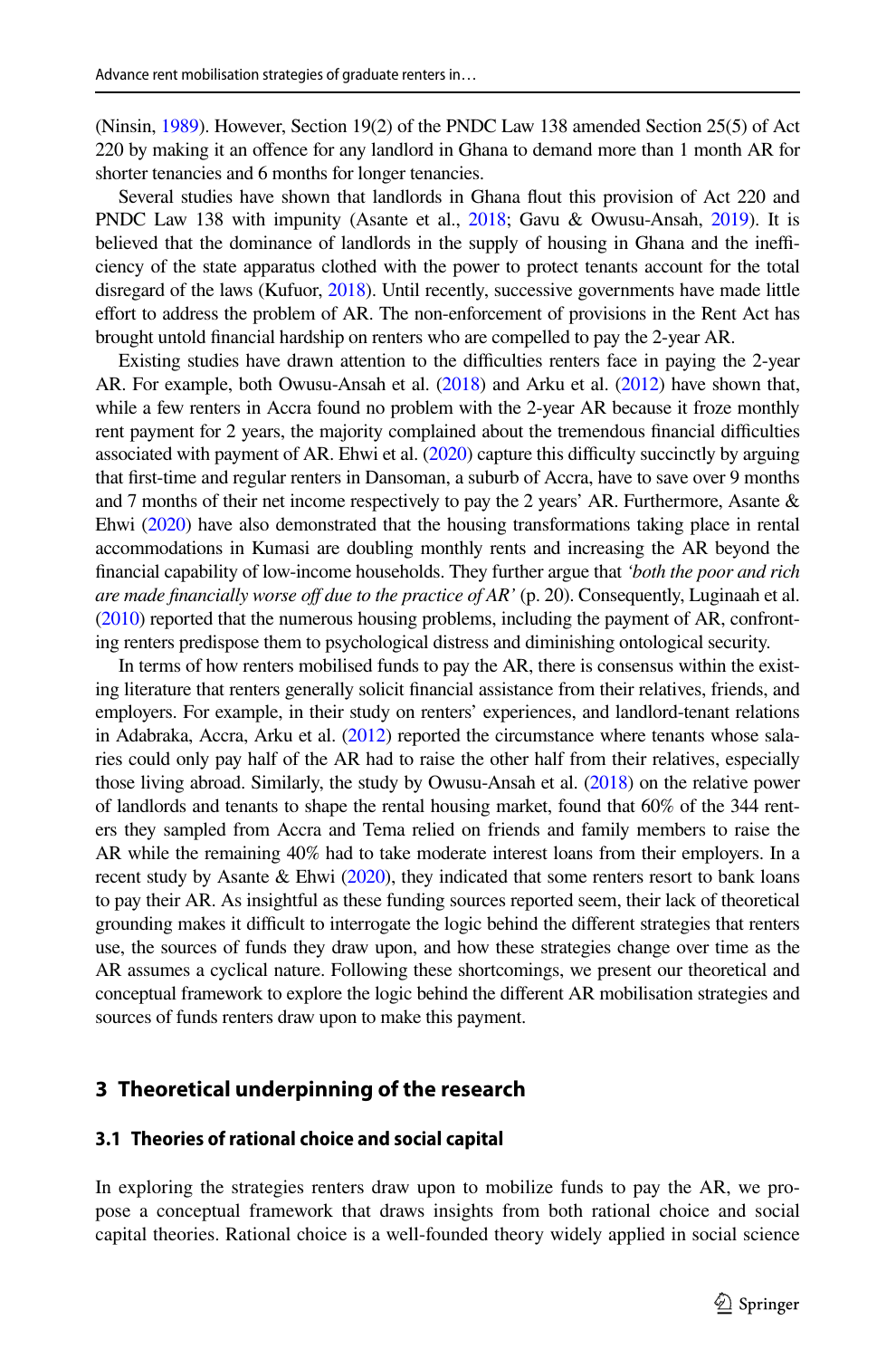disciplines, predominantly in neoclassical economics, to explain the decision-making process of the 'economic man' (Green & Shapiro, [2014;](#page-19-12) Simon, [1952](#page-20-12)). For this economic man, the theory makes assumptions about the motives for engaging in economic activities, his cognitive and predictive abilities, the set of choices he faces and the outcomes he desires (Simon, [1952\)](#page-20-12). The economic man is frst assumed to be egoistic and driven by the quest to maximize his utility while minimizing costs in any economic activity. He is also presumed to possess adequate information about the choices he faces in his decision-making process, the behaviour of other actors he engages with, and an ability to calculate the probabilities of success and failure associated with his options. While rational choice has for a long time provided a foundational theory for most human actions, it is criticized for, among other things, overstating the cognitive and calculative abilities of the rational man and downplaying the transaction costs associated with each decision alternative, which can prove abortive without the mediation of institutions or other forms of social arrangements (Alasuutari, [2015;](#page-18-12) Coarse, [1960\)](#page-19-13).

We aim to overcome the above limitation of rational choice by drawing on social capital theory. Putting it plainly, de Souza Briggs [\(1998](#page-19-14)) observed that social capital is 'what we draw on when we get others, whether acquaintances, friends, or kin, to help us solve problems, seize opportunities, and accomplish other aims that matter to us' (p.178). Putnam ([2000\)](#page-20-13) points out that social capital is refected in the network of relations we build and the norms of reciprocity that underlie interpersonal, person-to-group and intergroup relations. This network of relations and norms of reciprocity have conceptually been viewed in terms of whether it takes place within a small, homogenous, dense and strong network (bonding social capital), a large, unbounded, difused and weak networks (bridging capital) (Putnam, [2000\)](#page-20-13), or a specifc hierarchical power structures (linking capital) (Agger & Jensen, [2015](#page-18-13)). It has been argued that bonding capital is common among groups who have a lot in common as in the case of families, friends and members of a club (Putnam, [2000\)](#page-20-13). Bonding capital is therefore inward-looking and fosters exclusivity and loyalty to group members (Putnam, [2000\)](#page-20-13). Thus, bonding social capital is useful for 'getting by' (de Souza Briggs, [1998\)](#page-19-14). Relationships within bonding capital are mostly informal and can often be counted upon (Agger & Jensen, [2015\)](#page-18-13). Bridging capital is more outward-looking, seeking to connect one person with the assets, resources and information of others outside his network. It is common among acquaintances and relationships are mostly formal (Agger & Jensen, [2015\)](#page-18-13), although they can also be informal. Linking capital afords people the opportunity to engage with political elites and power holders such as local authorities to address local problems (Agger & Jensen, [2015\)](#page-18-13). Relationships are often formal and structured with clearly defned mandates and expectations.

Despite this conceptual distinction between these three forms of capital, they do not play out so distinctly in practice as it is possible to combine two or all three forms of social capital, albeit in varying proportions to realize an expected goal (Putnam, [2000\)](#page-20-13). In this study, we adopt bonding and bridging social capital, where the former relates to support from family members and friends while the latter connotes support from employers and banks.

#### **3.2 Conceptualizing advance rent mobilization strategies**

In applying both rational choice and social capital theories to conceptualize the strategies renters use to mobilize funds to pay their AR, we frst posit that social capital is not mutually exclusive from rational choice (Lin, [2004](#page-19-15)). This is because the decision to use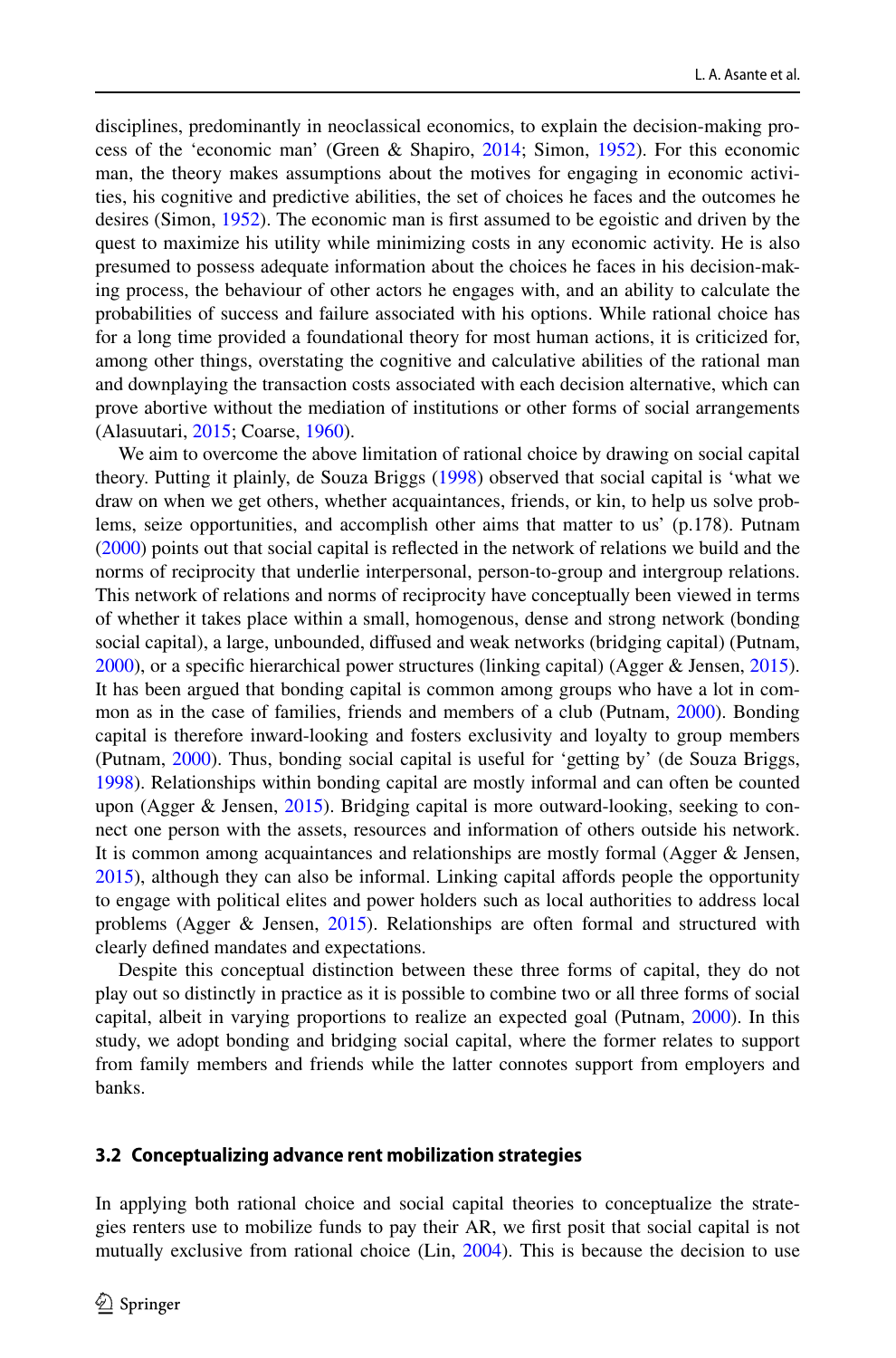any form of social capital is frst rational, meaning one is putting their needs above others by exploring how to maximize those needs at the barest minimum cost. According to Lin ([2004\)](#page-19-15), individuals are motivated to invest in social networks or relations because they expect a return in the form of social capital. However, where we depart from the axioms of rational choice, is the perfect information regarding alternative courses of action available to the rational man. We rather argue that, at any given point, one would not know all the alternative courses of action required to achieve a stated goal, as some of the information needed would be embedded in existing social networks which must be tapped into and used to complement existing knowledge. In Fig. [1,](#page-6-0) we argue that renters' frst strategic option in mobilizing funds to pay their AR is to use their savings. This is because, aside, the predictability and accessibility of this alternative, it could hurt one's pride or even be construed as a sign of irresponsibility when one depends entirely on the benevolence of others to meet an obvious basic need such as housing. Thus, renters are in efect supposed to personally contribute by showing commitment to how much they have saved towards AR payment before seeking third party help and support. This implies that the probability of obtaining funds from one's savings to pay AR is or approximates to one.

Unfortunately, high levels of unemployment or under-employment and low wages in Ghana and indeed in many SSA countries make it difficult for people to rely solely on their savings to fund AR payment and other fnancial commitments associated with housing (Irwin, Mader, & Flynn, [2018\)](#page-19-16). In Ghana, for instance, incomes are generally low among all sections of society, as middle-income earners take home an average of \$264.17 per month (World Bank, [2014\)](#page-20-1). The Ghana Living Standard Survey (GLSS) 7 reports that the main reason why most Ghanaians are unable to save is that they do not earn enough income (Government of Ghana, [2019](#page-19-17)). Owing to these exigencies, people will be compelled to draw on their social capital to be able to complement their savings or in some rare cases, pay the full AR through their social networks. We postulate in this respect that renters would frst draw on their bonding social capital, namely fnancial assistance from family members, friends, work colleagues, religious or faith-based groups to raise the additional funds to complement their savings to pay AR (Arku et al., [2012](#page-18-5); Luginaah et al., [2010;](#page-19-1) Owusu-Ansah et al., [2018](#page-20-4)). Here, we classify religious or faith-based groups as bonding social capital because of the strong ties that bind people. Faith-based groups in Ghana are not premised on legalities but on social values like empathy, fellow-feeling, selfessness all



<span id="page-6-0"></span>**Fig. 1** A conceptual framework of the current and future strategies renters use in mobilizing funds to pay advance rent. *Source*: Authors' construct. (*Note 1* Solid line rectangles represent diferent strategies for mobilizing funds to pay the AR while the two broken line rectangles represent diferent time periods with the current period on the left and future period on the right. *Note 2* Double-headed arrow show potential relationship between the diferent strategies for mobilizing funds for the AR payment. *Note 3* Single-headed arrow shows the direction of time travel (i.e., from the current to future))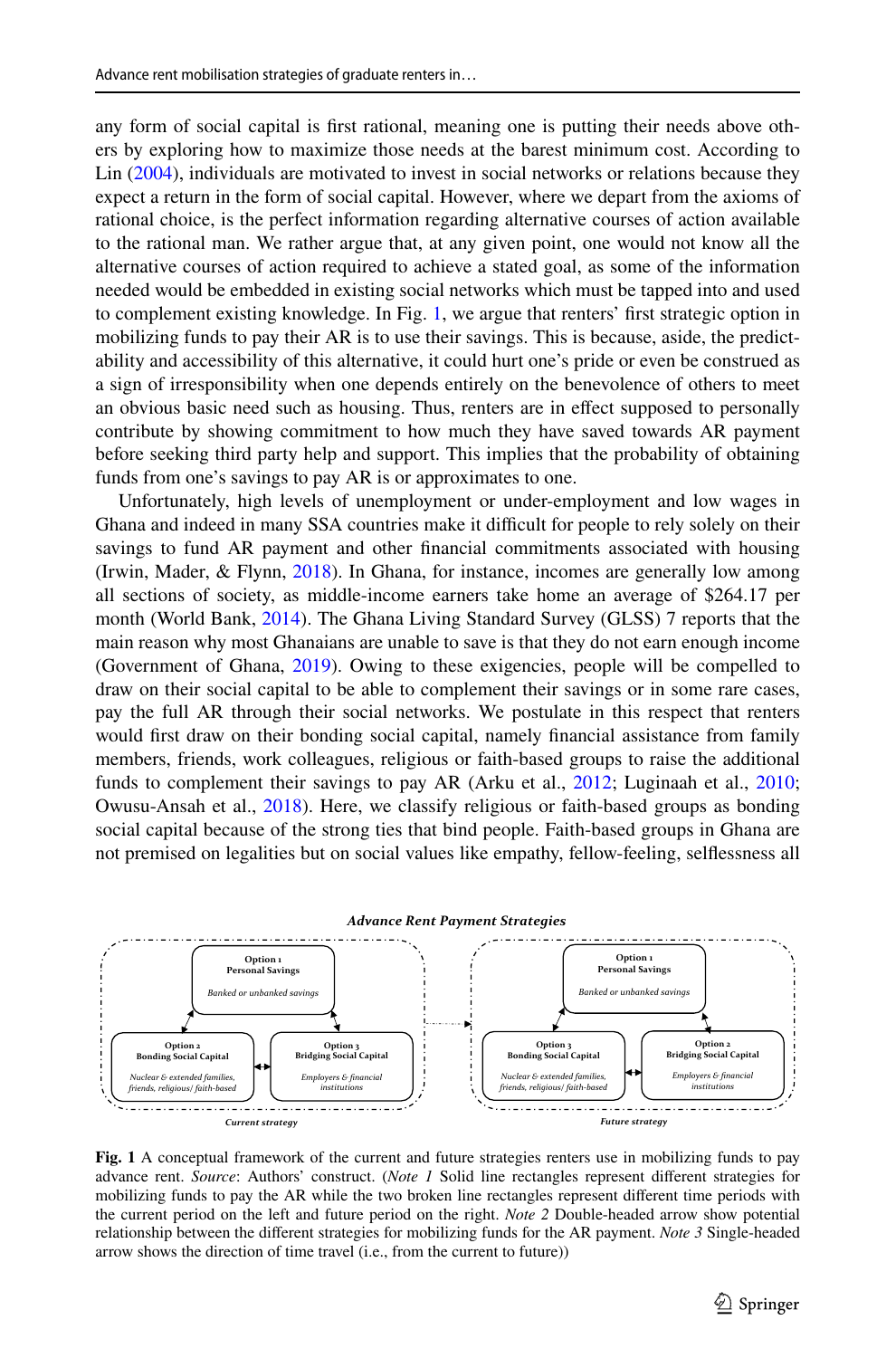of which afords easy access to fnancial aid, often without an obligation to repay. Drawing on one's bonding social capital will remain so for both the employed and unemployed because accessing funds within one's bonding capital does not require going through formal processes or meeting specifc requirements such as ability to repay. This means that there is a higher likelihood of success associated with bonding social capital. However, it is worth mentioning that the likelihood of funding success using bonding social capital will be lower than using one's savings (Success rate  $=$  <1).

In the case of renters who are employed, they would have the third option of using their bridging capital by seeking fnancial assistance from their employers or fnancial institutions. We classify fnancial assistance from employers and fnancial institutions as bridging capital because there are often legally enforceable contractual obligations that regulate how funding is accessed from these sources. This option has been highlighted in previous research (See Asante & Ehwi, [2020](#page-18-7); Owusu-Ansah et al., [2018](#page-20-4)). While employers don't need to support their employees with the payment of their AR, we contend that it is often in their business interest to partly or fully fund employees' AR. Financial institutions likewise are motivated by profts and would enact specifc requirements to ensure that they can recoup any fnancial assistance extended to working renters. Personal loans from fnancial institutions in Ghana are characterized by high interest rates ranging between 28 and 30% per annum (Asante & Ehwi, [2020](#page-18-7); Ayensu, Gbemu, Kuma, & Appiah, [2016\)](#page-18-14). Owing to such formal processes, specifc credit requirements and high interest rates, we posit that the probability of renters obtaining fnancial assistance from these sources may be less than or equals to the probability of success in using one's bonding social capital.

In this paper, we make a conceptual contribution to the social capital literature by introducing temporal analysis. We do this by exploring changes in both the ordering and proportion of the diferent forms of social capital renters drawn upon after they have previously used these forms of social capital. We argue, based on our knowledge of the cultural context in Ghana that, the likelihood of renters drawing again on their bonding social capital to fund their AR at a later date will weaken owing to the social stigma associated with always going back to one's kith and kin for fnancial help, especially when one is married and/or working. This statement holds if the bonding capital renters access is for free and that they do not repay the loan from relatives, friends and close associates. If the monies are repaid, however, it may instead build confdence in the associates and make the bonding capital a reliable source to fall on always. Bridging social capital, on the other hand, is likely to remain the same or increase in the frequency of use primarily because the contractual nature of the transaction obviates social stigmas. Also, regarding the importance of using savings in the future, we assume that the majority of renters would draw on their savings or explore other avenues to increase their savings to pay for their AR rather than drawing on their social capital. This means that, in the future, renters will cut down or avoid using bonding social capital to help fund the AR payment. This would be less so for bridging capital which is likely to increase in the frequency of use, especially for those still facing difficulties in paying their AR. Consequently, we posit that renters are always navigating between diferent rational alternatives at their disposal and prioritizing the adoption of one alternative over the other. Our conceptual framework is presented in Fig. 1 below and these postulations are explored later in this paper.

Finally, it is worth making a conceptual point about the relationship between strategies and the sources of funds renters adopt to pay the AR. From a rational choice standpoint, strategies are intentioned plans informed by subjective assessments of the benefts and risks associated with any choice set. In the context of AR payment, the purpose of a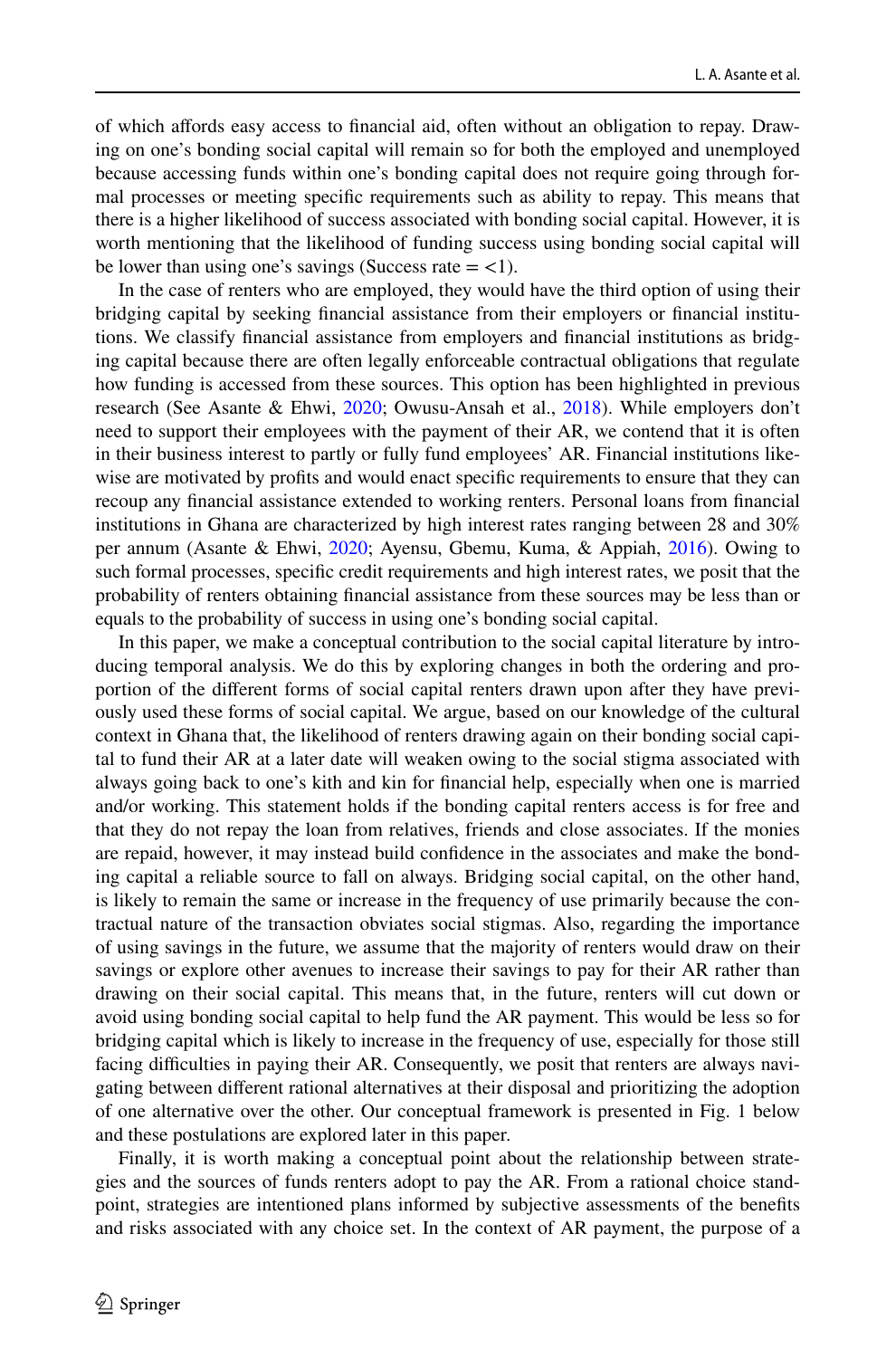strategy is to reduce or eliminate the difficulties associated with AR payment. Following this, the sources of funds drawn upon become the realization of the strategy put in place.

# <span id="page-8-0"></span>**4 Research methods**

This research was conducted during the peak of the novel Coronavirus (May and July 2020). This meant that it was not possible to adopt in-person data collection approaches having regard to the health and safety protocols in place at the time. The study thus adopted a web-based survey as the most pragmatic approach to gathering data given its advantages such as faster data collection, elimination of the need to manually input data into statistical software for analysis, cost-savings on printing and the ability to have the survey completed by multiple people across diferent geographies simultaneously (Bhutta, [2012](#page-18-15)). Despite this, by adopting a web-based survey, the study also faced limitations such as not having a random sample, potentially under-representing some demographic groups such as older people, the uneducated, and those who may have issues with internet privacy (Bhutta, [2012;](#page-18-15) Wiersma, [2013](#page-20-14)). However, given that this study is exploratory and not intended to generalise our fndings across Ghana, but to share new insights, using web-based surveys served the purpose.

The Qualtrics web-based survey was used to create a questionnaire that sought to gather a range of information, including; renters' socio-demographic characteristics, their housing circumstances, the source of funds used to pay the AR, perceptions about the difculties associated with paying the AR, reasons why some residents find the AR payment difficult and the strategies that those who find the AR payment difficult have adopted to deal with the difculties faced. The survey questions comprised both closed and open-ended questions. The open-ended questions gathered information about the reasons why renters fnd the AR payment difficult and the strategies they have adopted to avoid future payment diffculties. A unique URL was generated which when followed led respondents to complete the online survey.

Following Bhutta ([2012\)](#page-18-15), the chain-referral method was adopted to recruit research participants. This approach entailed each author frst forwarding the unique URL to renters within their social networks across all the sixteen regions in Ghana. These contacts were implored to share the URL with other renters in their social networks, leading to a remote snowballing approach. To maximise the survey's visibility, all authors also pinned the survey to their Twitter handles and also shared the survey link on social media platforms such as WhatsApp, Facebook, Twitter, Instagram, LinkedIn and Telegram. To qualify to take the survey, one needed to confrm that: (1) they lived in privately rented accommodation and (2) were living in Ghana at the time of the survey. Respondents had to respond in the afrmative to both questions to qualify for the survey.

The survey remained open from 23 May to 15 July 2020. At the close of the survey, a total of 651 people had opened the survey. Of this number, 135 people representing 20.74% did not meet the eligibility criteria and were thus made to exit from the survey. Of the remaining 516 who participated in the study, 140 people representing 27.13% did not fully complete all sections of the survey and hence their responses were excluded in the analysis, leaving us with 376 complete valid responses, representing a 72.87% response rate.

An initial review of the 376 responses revealed that 362 representing 96.28% had completed either tertiary or post-tertiary education and only 14 people, representing 3.72% had completed either basic or secondary education. Owing to the disproportionate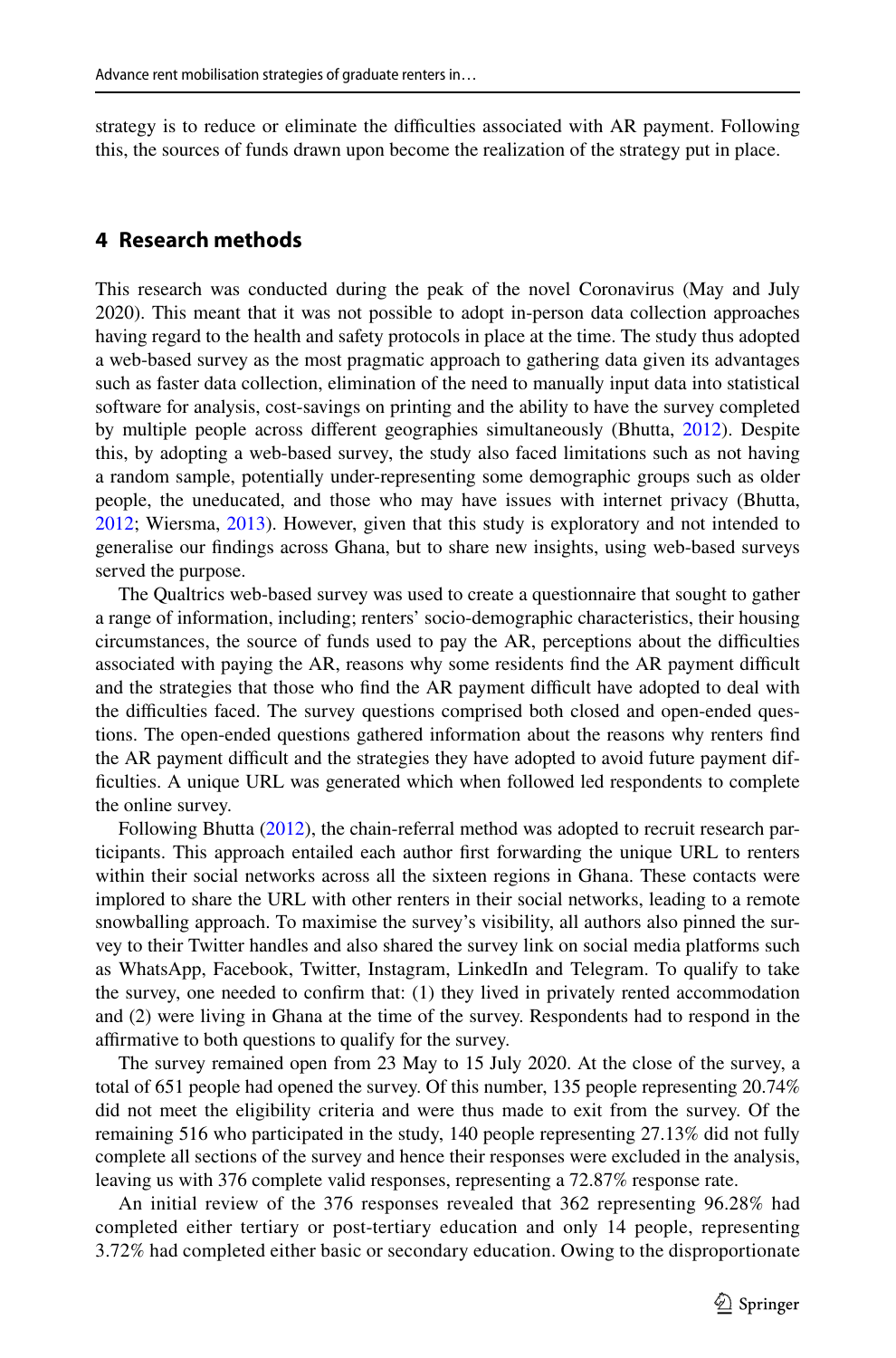representation of renters with higher educational attainment, most of whom were graduates, we labelled them as 'graduate renters' and based the article on their responses alone. The regional distribution of respondents is provided in Fig. [2.](#page-9-0)

We analyzed the close-ended questions using simple descriptive statistics, mainly frequencies while the open-ended questions regarding strategies renters have adopted to mobilise funds to pay the AR were analysed using thematic content analysis (Leech & Onwuegbuzie, [2007\)](#page-19-18). This entailed frst looking out for the keywords renters used to describe the strategies they used in raising funds to pay the AR and grouping them into common themes following insights from both social capital and rational choice. We then used simple descriptive statistics mainly frequencies and percentages to show the proportion of respondents who chose each strategy. In elaborating on the strategies, we teased out relevant open-ended responses that supported the strategies being refected upon. All quotes were anonymized and respondents' gender, age, marital status, type of housing lived in and region of residence were used to provide relevant context for the quotes given the general limited qualitative information respondents provide in surveys.

# **5 Findings**

The fndings are organized into four parts. The frst part presents the demographic characteristics of the study participants. This is followed by fndings relating to their housing situation. In part three, we show how participants mobilize funds to pay the advance rent, while part four presents strategies that participants who found the payment of rent advance difficult have instituted to pay the next advance rent without facing difficulties.



<span id="page-9-0"></span>**Fig. 2** Distribution of respondents across Ghana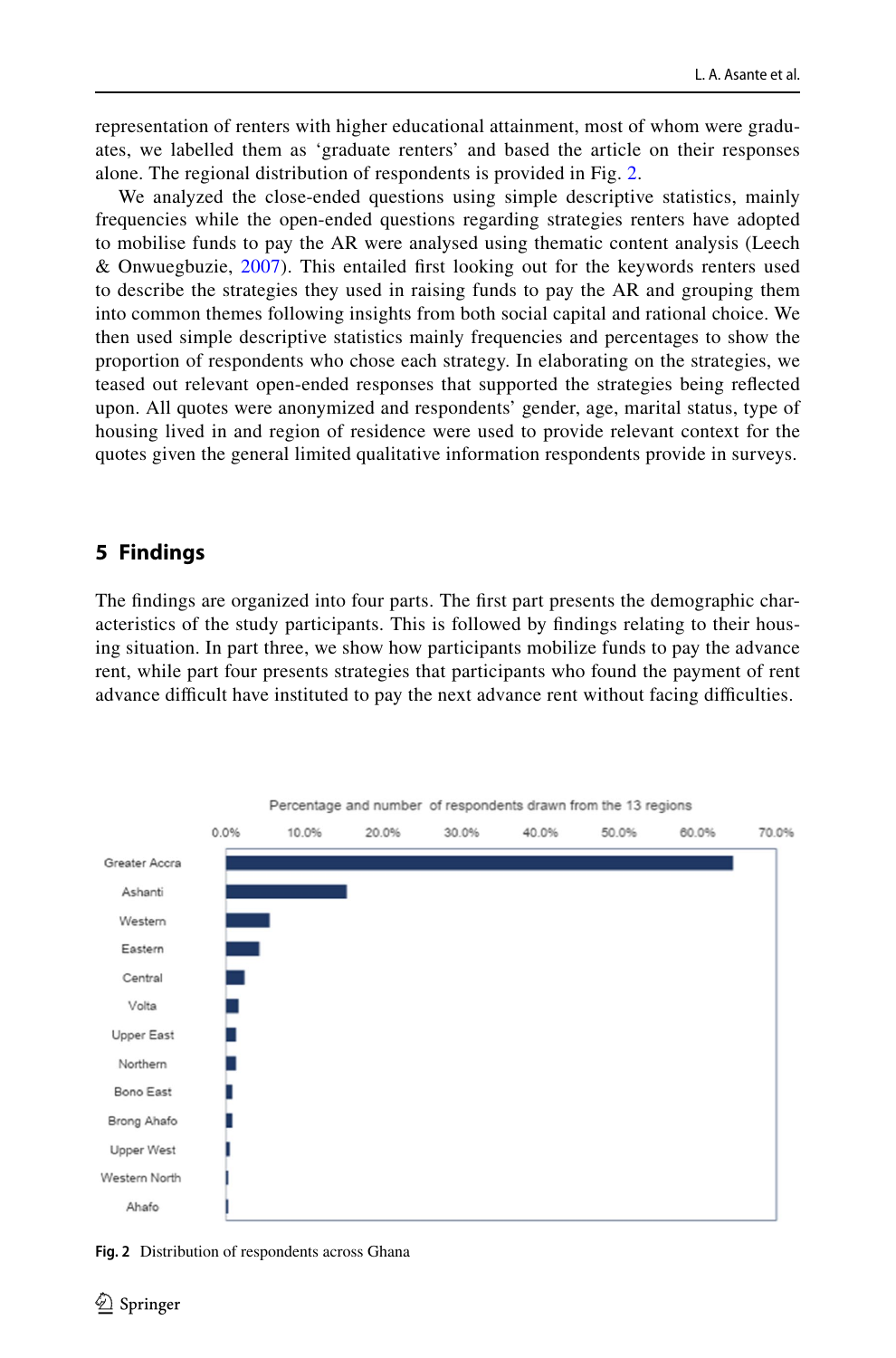#### **5.1 Respondents' demographic information**

The demographic information shows that more than half (57.7%) of the participants identifed with the Akan ethnic group, which is consistent with the 52.5% national statistics (Government of Ghana, [2019\)](#page-19-17). Regarding gender, nearly 60% of the participants were males. The mean age of the participants is 32.35 years which is indicative of the youthful population of Ghana and the fact that rental housing generally appeals to young people (Gilbert, [2016;](#page-19-19) Kendig, [1984](#page-19-20)). There were more married people (49.2%) than those who had never married (47.2%). The remaining 3.6% were either separated, divorced or widowed. In terms of educational attainment, over half (56.4%) of participants have completed tertiary education while the remaining 43.6% hold a post-tertiary qualifcation. Nearly 9 in every 10 of the participants were employed. This fnding does not necessarily refect the graduate employment situation in Ghana where most graduates remain unemployed (See Zakaria & Alhassan,  $2019$ ). The study found that the majority of respondents (exactly 50%) work in the private formal sector while the public sector (41.2%) and the private informal sector (7.7%) came second and third respectively. We also found that the average household expenditure of the participants was  $GH¢1,960.73$  (US\$345.31), which is 83% higher than the national average household expenditure of  $GH¢1,071.42$  (US\$188.69) (See Government of Ghana, [2019](#page-19-17) p.198). This substantial diference may be partly because the study focuses on only graduates instead of the general public.

#### **5.2 Respondents housing circumstance**

Regarding respondents' housing circumstances, the majority of the participants (42%) live in fats or apartments while a total of 32.6% live in compound houses comprising 19.1% chamber and hall and 13.5% single room (see Table [1\)](#page-11-0). These fndings difer sharply from recent national housing statistics where the majority of Ghanaians (about 58%) live in compound houses and a little more than 3% live in fats/apartments (Gov-ernment of Ghana, [2019](#page-19-17)). This finding also chimes with the recent transformation taking place in the rental housing market where traditional compound houses are being "upgraded" to become flats or apartments (Asante & Ehwi,  $2020$ ). Consequently, it is unsurprising that the majority of participants now have exclusive access to a bathroom (92.3%), toilet (90.6%), kitchen (85.1%), electric meter (74.9%), water (64.4%) and a storeroom (31.5%). The average household size of 4.1 is fairly consistent with the national average size of 4.4 (Government of Ghana, [2013\)](#page-19-18). The average number of bedrooms occupied by participants is 2.27 and this command a monthly rent of  $GH\phi$ 535.11 (US\$94.24). Also, the average period over which participants have to pay the AR is 1.93 years which fairly approximates the 2 years widely reported in the Ghanaian rental housing market (Arku et al., [2012](#page-18-5); Ehwi et al., [2020\)](#page-19-0). Consistent with Ehwi et al.  $(2020)$  $(2020)$ 's finding, participants paid an average AR of GH $\ell$  12,016.53 (US\$ 2116.26).

### **5.3 Current sources of funds graduate renters use to pay the advance rent**

As earlier indicated, previous studies (Arku et al., [2012](#page-18-5); Owusu-Ansah et al., [2018\)](#page-20-4) have found that tenants, irrespective of their income level, mostly relied on bonding (help from relatives) and bridging social capital (employees and banks) to pay AR. Contrary to the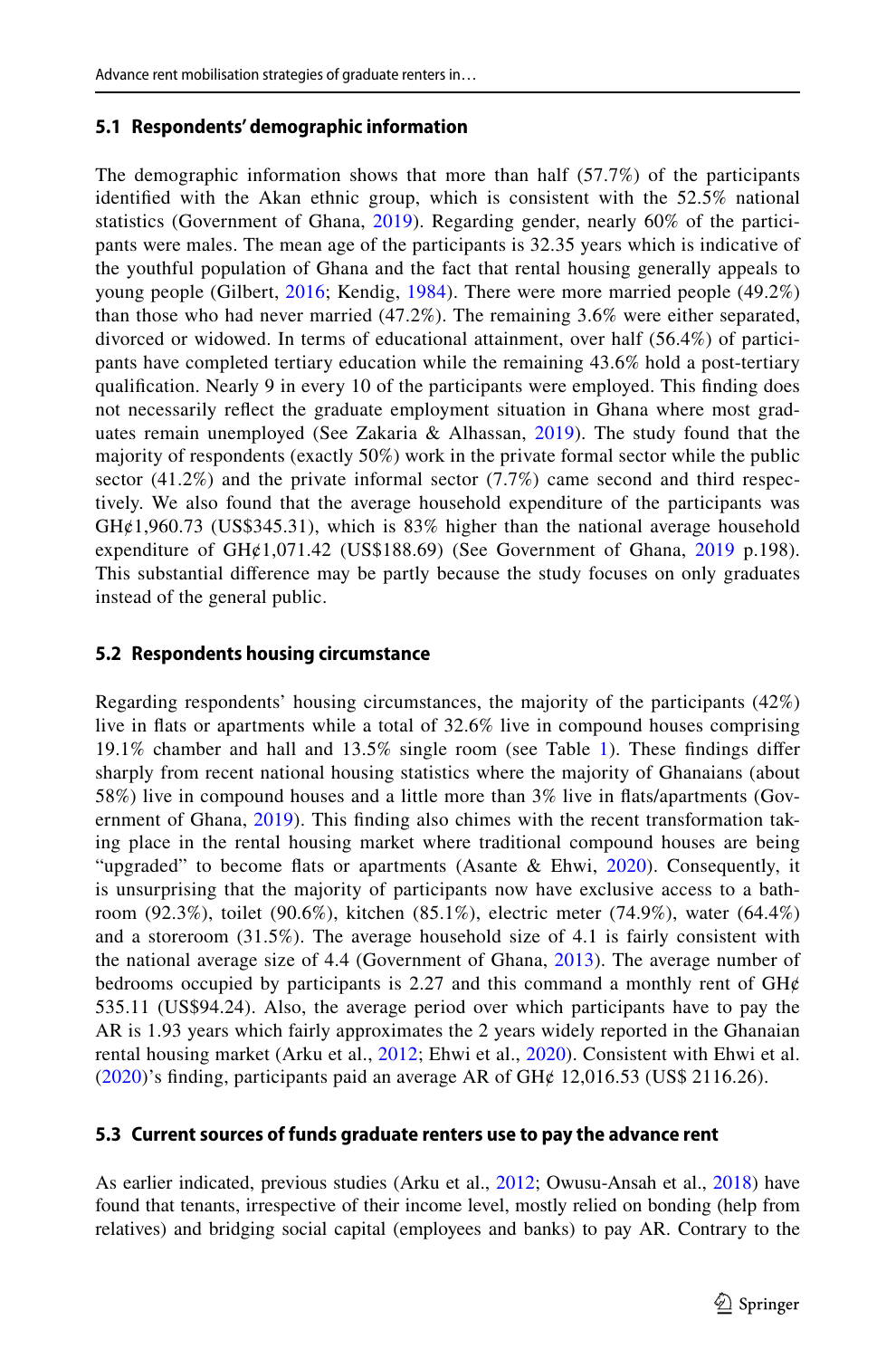<span id="page-11-0"></span>

| Housing information of<br>Table 1<br>study participants | Housing information                      | Frequency<br>$(N=362)$ | Percentage/<br>standard<br>deviation |  |  |
|---------------------------------------------------------|------------------------------------------|------------------------|--------------------------------------|--|--|
|                                                         | Type of house                            |                        |                                      |  |  |
|                                                         | Flat/apartment                           | 152                    | 42                                   |  |  |
|                                                         | Compound house (chamber $&$ hall)        | 69                     | 19.1                                 |  |  |
|                                                         | Detached house                           | 51                     | 14.1                                 |  |  |
|                                                         | Compound house (Single room)             | 49                     | 13.5                                 |  |  |
|                                                         | Semi-detached house                      | 41                     | 11.3                                 |  |  |
|                                                         | Exclusive access and use of              |                        |                                      |  |  |
|                                                         | Bathroom                                 | 334                    | 92.3                                 |  |  |
|                                                         | Toilet                                   | 328                    | 90.6                                 |  |  |
|                                                         | Kitchen                                  | 308                    | 85.1                                 |  |  |
|                                                         | Storeroom                                | 114                    | 31.5                                 |  |  |
|                                                         | Electric meter                           | 271                    | 74.9                                 |  |  |
|                                                         | Water                                    | 233                    | 64.4                                 |  |  |
|                                                         | Average household size                   | 4.10                   | 4.917                                |  |  |
|                                                         | Average number of bedrooms               | 2.27                   | (2.103)                              |  |  |
|                                                         | Average monthly rent (in $GH\phi$ )      | 535.11                 | (572.76)                             |  |  |
|                                                         | Average rent advance period (in years)   | 1.93                   | (1.479)                              |  |  |
|                                                         | Average rent advance paid (in $GH\ell$ ) | 12,016.53              | (18,980.21)                          |  |  |

*Source*: Authors' online survey (June 2020)

fndings of existing studies, we found that the overwhelming majority of graduate renters in Ghana (81.5%) used their savings to raise funds for all or part payment of their AR. Table [2](#page-11-1) shows that this group of renters mobilized an average of 80.14% of their AR from personal savings. Graduate renters in Ghana and SSA more broadly enjoy a favourable social standing than non-graduates. This, we argue, makes it difficult for them to entirely fund their AR with both bonding and bridging capital. Therefore, personal savings is the most reliable and predictable funding alternative that graduate renters draw on to pay AR. This is refected in the disproportionate average percentage that personal savings contribute towards paying the AR relative to both the bonding and bridging social capital sources (See Table [3\)](#page-12-0). Our fndings suggest that the frst rational option for renters who are fnancially resourceful is the use of only personal savings to pay AR. Renters would continue to resort to this funding source in the future if their fnancial status remains relatively the same.

| Rent advance mobilization strategies              | Descriptive statistics per strategy |          |     |       |       |
|---------------------------------------------------|-------------------------------------|----------|-----|-------|-------|
|                                                   | N                                   | Min      | Max | Mean  | SD    |
| Only personal savings                             | 295                                 | 10       | 100 | 80.14 | 27.05 |
| Only bonding social capital                       | 77                                  | $\theta$ | 100 | 47.60 | 30.70 |
| Only bridging social capital                      | 65                                  | $\Omega$ | 100 | 58.17 | 27.96 |
| Both personal savings and bonding social capital  | 321                                 | 10       | 100 | 77.96 | 27.49 |
| Both Personal savings and bridging social capital | 322                                 | $\Omega$ | 100 | 80.32 | 26.51 |

<span id="page-11-1"></span>**Table 2** Respondents' sources of funds used to pay advance rent

*Source*: Authors' online survey (June 2020)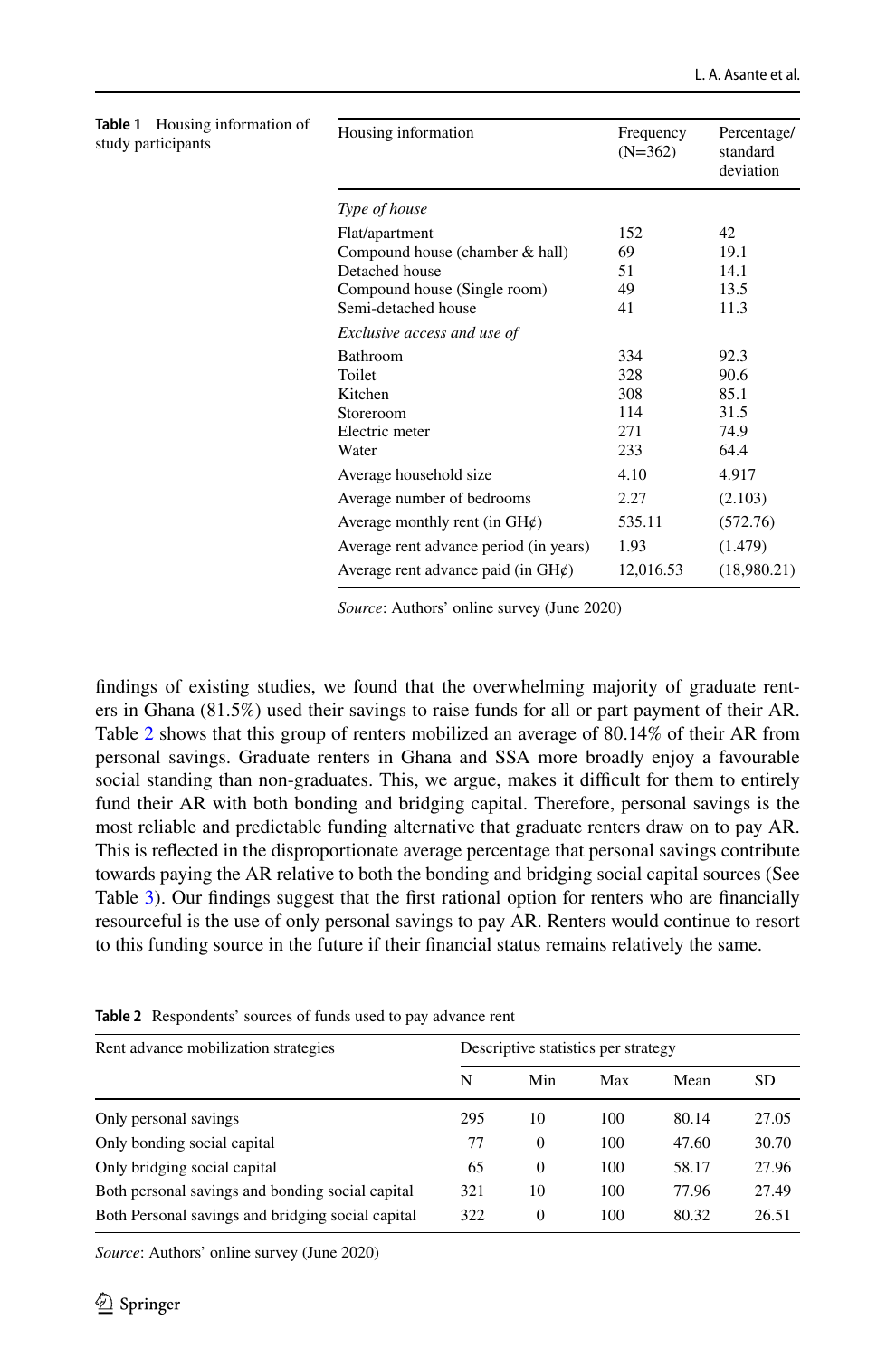Further analysis of the data, as shown in Table [3,](#page-12-0) revealed that not all graduate renters can raise the full amount of AR from their savings. The second rational option for these graduate renters is to fall on either the bonding or bridging social capital to raise part of their AR. We found that the likelihood or success of graduate renters raising part payment of AR through bonding social capital is relatively the same as bridging social capital. Since most of the sampled graduate renters are employed, they can meet the formal requirements expected by employers and fnancial institutions, thus making bridging social capital as accessible as other forms of social capital. This demonstrates that, while the extant literature suggests that bonding social capital is often more accessible than bridging social capital, graduate renters in Ghana are indiferent and adopt both in equal measure.

We found that some study participants, by being unemployed, newly-employed or a fresh graduate, had very little personal savings to support the payment of AR. Consequently, the rational option for graduate renters (about 21.3%) who found themselves in this situation was to raise on average 50% of their AR solely from their bonding social capital, albeit some successfully mobilized 100% of the AR amount needed from the same source. Similarly, some employed graduate renters, as a result of the lack of planning, a coincidence of AR payment with other pressing needs or some unforeseen circumstance, did not have adequate savings to pay AR. Due to their employment status, this cohort representing about 18% of respondents, mobilized an average of 60% of the AR funds through their bridging social capital.

# **5.4 Future strategies and sources of funds graduate renters use to pay rent in advance**

This section relied on the coded open-ended responses of renters regarding their future strategies to pay the AR. As indicated in Table [4,](#page-13-0) we found that 174 respondents,

| # | Sources of funds                                                                                             |     | Frequency Percentage |  |
|---|--------------------------------------------------------------------------------------------------------------|-----|----------------------|--|
| 1 | Only personal savings                                                                                        |     |                      |  |
|   | Yes                                                                                                          | 295 | 81.5                 |  |
|   | N <sub>0</sub>                                                                                               | 67  | 18.5                 |  |
| 2 | Only bonding social capital (loans from friends, families and faith-based<br>$groups + gift from relatives)$ |     |                      |  |
|   | Yes                                                                                                          | 77  | 21.3                 |  |
|   | N <sub>0</sub>                                                                                               | 285 | 78.7                 |  |
| 3 | Only bridging social capital (loans from employer + banks/financial institu-<br>tions                        |     |                      |  |
|   | Yes                                                                                                          | 65  | 18                   |  |
|   | N <sub>0</sub>                                                                                               | 297 | 82                   |  |
| 4 | Personal savings and bonding social capital                                                                  |     |                      |  |
|   | Yes                                                                                                          | 321 | 88.7                 |  |
|   | N <sub>0</sub>                                                                                               | 41  | 11.3                 |  |
| 5 | Personal savings and bridging social capital                                                                 |     |                      |  |
|   | Yes                                                                                                          | 322 | 89.0                 |  |
|   | N <sub>0</sub>                                                                                               | 40  | 11.0                 |  |

<span id="page-12-0"></span>**Table 3** Breakdown of sources of funds graduate renters use to pay the advance rent

Source: Authors' online survey (June 2020)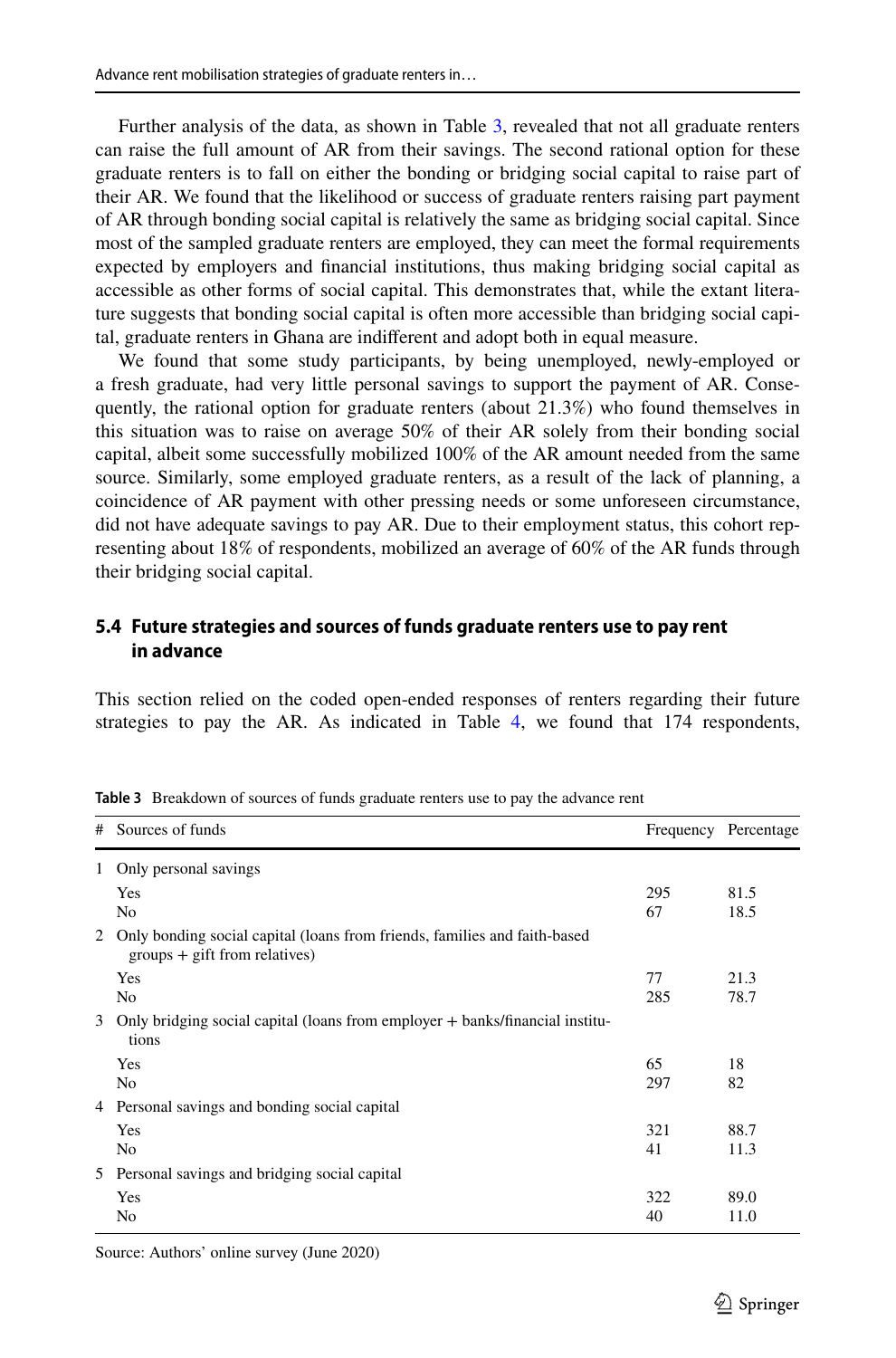representing 48.1% indicated that they faced difculty raising funds for their AR while the remaining  $51.9\%$  said they did not. Among those who had difficulty paying the AR, we enquired about the strategies they will or have initiated to avoid future difficulties in raising funds for the AR payments. Findings revealed that none of the respondents considered using bonding capital as an alternative source of raising AR funds in the future. This, for us, goes to afrm our postulation that graduate renters, having previously used their bonding social capital to access a basic need like housing, find it difficult to fall on them again for the same expenditure. Rather, the strategies identifed were oriented towards savings, investments, reducing expenditure on basic needs and bridging social capital.

To start with, we found that relying exclusively on one's savings was still the predominant future strategy (56.9%) renters are considering mobilizing funds to pay AR. For example, a 29-year old, single female who lived in a fat, working in the fnancial and insurance industry and residing in Western Region said 'every month, I save 19% of my salary towards the AR payment'. Also, a 30-year old married woman who lived in a fat/apartment and worked in the real estate sector commented that 'I save about 50% of my salary every month to cater for the AR'. Further analysis revealed that the savings strategy bifurcates into 'saving with a specifc plan' (37.4%) and 'saving without a specifc plan' (19%). The diference between these two forms of savings lies in the respondents clarifying exactly how much will be saved, in terms of amount or percentage of amount over a specifed period. Regarding those who saved without a specifc plan, this statement by a 26-year old single female from the Volta Region is illustrative: 'I have started saving some money early and also increased the proportion of monthly saving.' For those without a specifc plan, a

| Strategies adopted for future Rent Advance payment (Respondents<br>who found the payment of RA difficult | Frequency      | Percentage<br>$(\%)$ |
|----------------------------------------------------------------------------------------------------------|----------------|----------------------|
| Only savings                                                                                             |                |                      |
| Saving with a specific plan                                                                              | 65             | 37.4                 |
| Saving without a specific plan                                                                           | 33             | 19                   |
| Sub-total                                                                                                | 99             | 56.9                 |
| Strategies aside savings and social capital                                                              |                |                      |
| Investing in (high return) short-term assets                                                             | 14             | 8.0                  |
| Finding a new job or source of income                                                                    | 13             | 7.4                  |
| Reducing expenditure on basic needs                                                                      | 6              | 3.4                  |
| Negotiating for a shorter lease                                                                          | $\overline{4}$ | 2.3                  |
| Moving into a cheaper house                                                                              | 1              | $-0.0$               |
| Praying to God for help                                                                                  | 1              | $-0.0$               |
| Sub-total                                                                                                | 39             | 22.4                 |
| No Strategy                                                                                              | 21             | 12.1                 |
| Savings with other strategies (including bridging capital)                                               |                |                      |
| Saving and building a house for oneself                                                                  | 10             | 5.7                  |
| Saving and borrowing from employers and banks                                                            | 6              | 3.4                  |
| Sub-total                                                                                                | 16             | 9.1                  |
| Total                                                                                                    | 174            | 100                  |

<span id="page-13-0"></span>**Table 4** Strategies adopted to mobilize funds for future rent advance payment

*Source*: Authors' online survey (June 2020)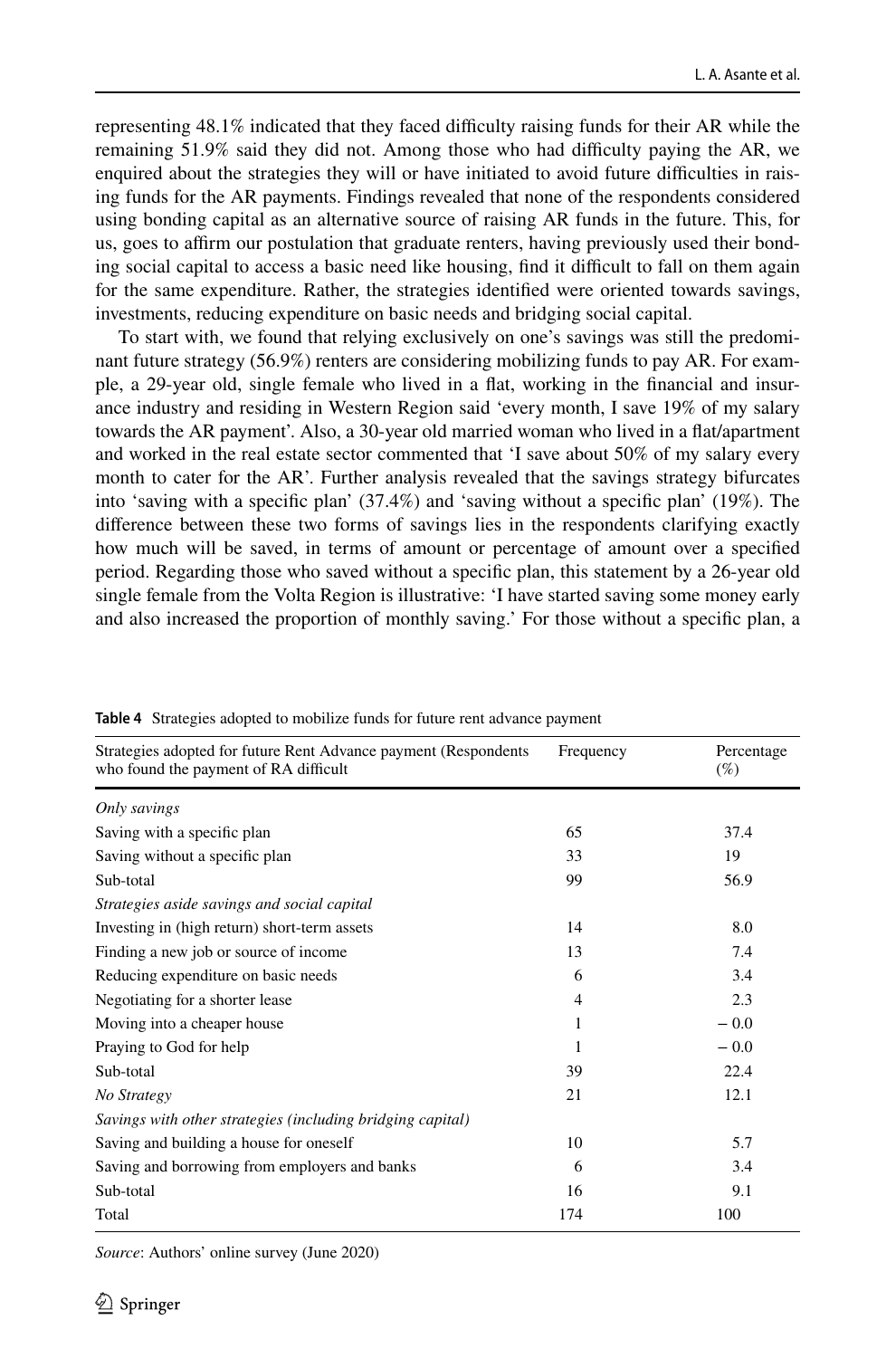42-year old male who is a quantity surveyor said that 'I do not have a specifc savings plan. When I work for a client and the charge is huge, I save more. But when it is a small job and the charge is small, I save a small proportion.'

The next most popular strategy renters are considering for the payment of AR are those that are not necessarily savings-based. Some (8%) of the respondents indicated that they will invest in short-term assets. A 42-year old engineer who lives in the Ashanti region remarked that 'I have one more year to the end of my tenancy. In the next two weeks, I will go to the bank to invest some monies in a 91-day treasury bill. I will instruct my bank to roll over the investment till I need it to pay my AR.' While some were considering low risk and low return government instruments, others were looking for high risk and high return short-term investments. A 38-year old businessman commented that 'A friend recently told me about a new company in Ghana. They are into farming. You invest any amount of your choice in the company and every month they pay you 50% of your investment. I have arranged with my friend to visit the company and when we go there I will invest some monies.' Careful consideration of this strategy would reveal that they are underlined with several uncertainties and risks which in our view, may outweigh those found in social capital. For example, events heralding the recent fnancial sector clean-up in Ghana, notably the infamous 'Menzgold' saga (Yalley, [2021](#page-20-16)), makes strategies such as investing in high return short-term assets risky.

More so, some respondents (5.7%) were of the view that some funds could be raised for AR by reducing expenditure on basic needs or moving into cheaper accommodation. Regarding the former, a 34-year old female teacher said that 'I spend too much on changing my clothing every month. I have decided to cut back on these monthly expenses to save money for the payment of my next advance rent'. Concerning the latter, 'I'll move to a cheaper place', says a 24-year old single woman living in a compound house in Greater Accra and working in the fnancial and insurance sector. It is believed that by moving into cheaper accommodation, the quantum of money to be raised for the payment of AR will be reduced. For some respondents (2.3%), negotiating for a shorter lease is a good strategy to reducing the burden of AR going forward. A 48-year old journalist in Accra indicated that 'I currently pay 2 years advance rent for my accommodation. I have started engaging my landlord about the possibility of paying the rent every 6 months. He has promised to give me feedback next month.'

Rather surprisingly, 12.1% of the renters had no strategy in the sense that they merely echoed sentiments of being either fed-up or not knowing what to do potentially because of the difculty in fnding well-paid jobs as well as peculiar household and family circumstances. This insight emerged from a comment by a 31-year land surveyor: '*I have no strategy due to several factors. My current job does not pay well. The salary is not enough to take care of myself, my wife and our 4 kids. My 85-year mum is sick most of the time and I am responsible for her medical bills and upkeep. How can I save under this circumstance? For the past 3 years, I have applied for several jobs to improve my income but all to no avail'*. Another 29-year old married woman living in a detached house in the Volta Region also observed that '*I haven't found any (strategy) because now I am both unemployed and still searching for jobs'*. Predominantly, these cohorts echoed sentiments of being entrapped, helpless and feeling the only way out is to seek divine intervention. The married woman respondent said that 'we are praying to God for help'.

Although bonding social capital was not an option for funding AR payment in the future, some graduate renters (9.1%) indicated that bridging social capital will be an important source of funding to supplement their savings. Emphasis was put on loans from employers and banks. Two respondents remarked that: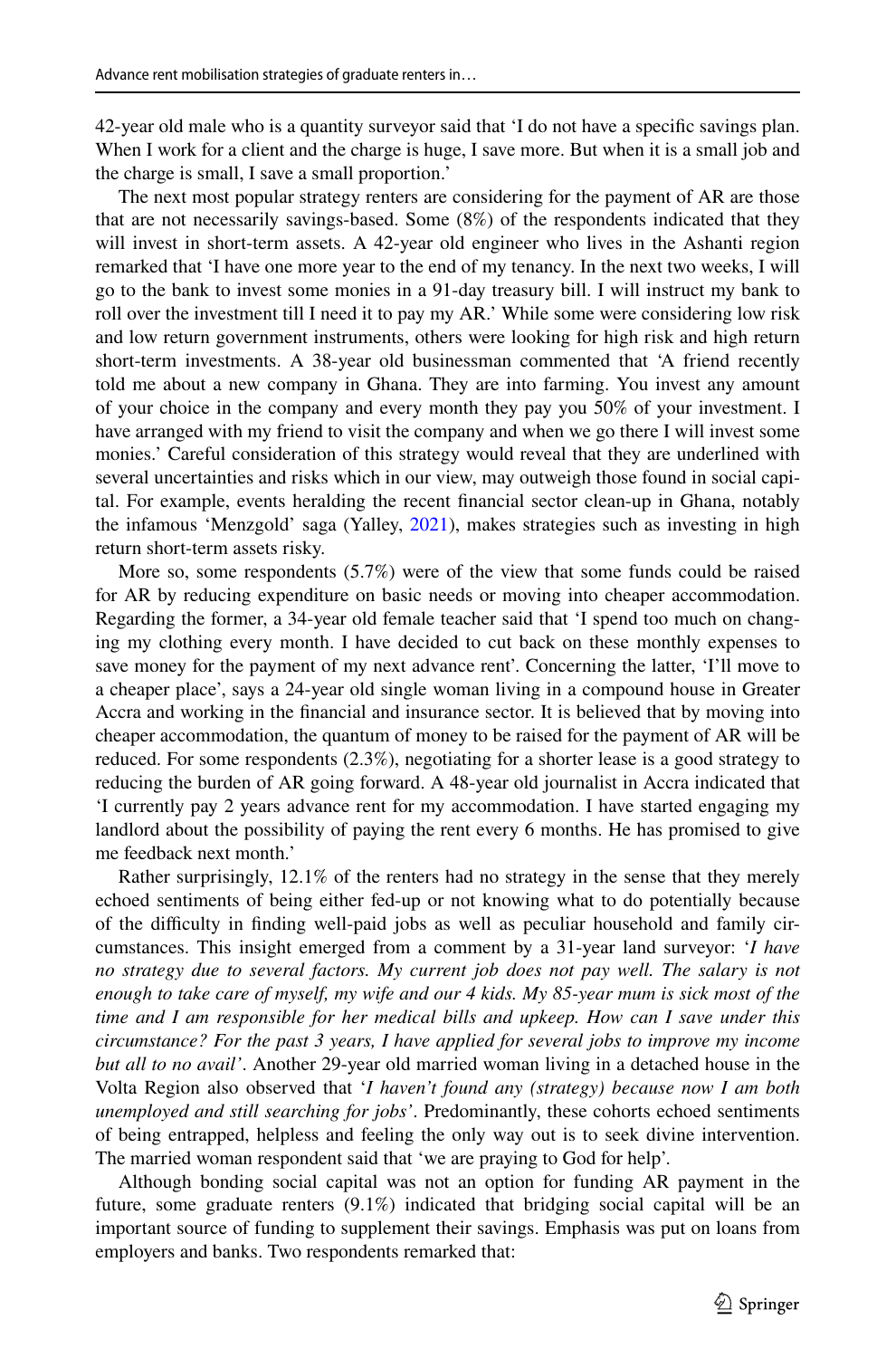I will save more than I previously did and if possible or necessary, access a loan from my bank

'My strategy entails saving more than I previously saved and also apply for a loan from my employer before the advance rent is due'.

Due to the burden of regularly raising funds for AR, some respondents (5.7%) believe that funds should not only be raised to pay AR but also to build a house to exit the rental market. According to a 27-year old married man living in a fat in the Ashanti Region: 'What I have been doing for some time now is channel some of my savings and other funds into building a house. I have done this for the past 5 years so very soon I will move to my own house and stop paying advance rent.' Consequently, the payment of AR should not be a perpetual activity but should end at a point when the renter completes the construction of his house.

#### **6 Discussion**

Our study has uncovered several fndings which depart from received wisdom in Ghana's rental housing market and it is important to refect on why this seems to be the case and the theoretical contributions it makes. First, we must concede that graduate renters are not representative of the entire rental household population in Ghana and hence our fndings are not generalisable beyond the sample. Rather, it applies to a sub-sector of the rental housing market that has not been previously explored as existing housing studies have tended to draw on factors such as residential neighbourhood classifcation (Addo, [2016;](#page-18-2) Gavu & Owusu-Ansah, [2019](#page-19-11)), whether the rental units comply with planning permission (Arku et al., [2016\)](#page-18-16) or the houses were built by petty landlords, the state, estate developers or employers (Adu-Gyamf et al., [2019\)](#page-18-17) to classify tenants. These diferent approaches to classifying renters yield unique characteristics which have implications for the fndings reported.

For example, while the official figures indicate that compound houses are the predominant accommodation type in Ghana, accounting for over 50% of the 3.4 million stock of housing (Government of Ghana, [2019](#page-19-17)), our fndings revealed that it was rather fats and apartments that seem popular among graduate renters. This shows a changing housing preference within diferent sub-sectors of the rental housing market partly because of the litany of problems that characterize living in compound houses such as queuing to use toilets and baths during the rush hours of the day (See Danso-Wiredu & Poku, [2020;](#page-19-21) Konadu-Agyemang, [2001\)](#page-19-22) and petty squabbles when allocating utility bills (Asante & Ehwi, [2020\)](#page-18-7).

In line with the above, we should also expect the sources of funds and strategies for mobilising funds by graduate renters to difer from the general renter population in Ghana. Indeed, by drawing conceptual insights from both rational choice and social capital theory, we have shown that temporal analysis of the sources of funding drawn upon to pay the AR is important as previous studies (Arku et al., [2012](#page-18-5); Owusu-Ansah et al., [2018](#page-20-4)) have overlooked this insight, leading to claims that social capital including bonding and bridging capital is the most preeminent source of funding renters draw upon to pay the AR. We have demonstrated that it is rather savings that is the most preferred source of funding for paying the AR both currently and in the future. This departure, we argue, is strongly linked to this novel graduate-dominated sub-market of the rental housing market we focus on in this article. Indeed, with 46.3% of our sample having attained post-tertiary educational qualifcations (Masters and PhDs), one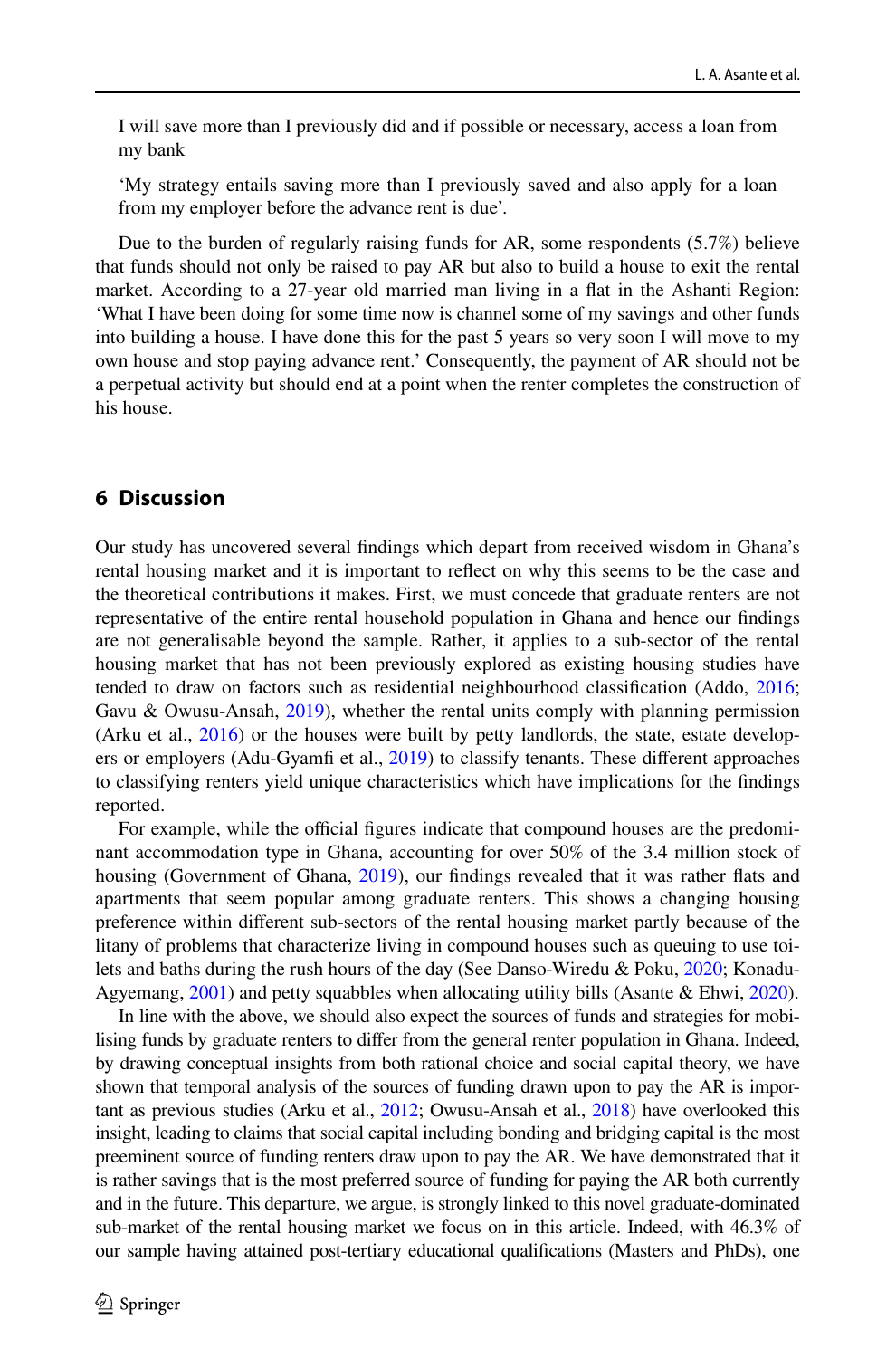can appreciate why it will be challenging for this new cohort to rely mostly on bonding and bridging social capital to pay their AR. This is not to suggest that no graduate renter uses social capital to help them pay their AR; some still do. However, within the Ghanaian context, research has shown that attaining higher education is one of the guaranteed ways people can join the middle class (Budniok & Noll, [2018](#page-18-18)). Thus, the general expectation for graduates to lead lifestyles refecting a certain degree of comfort and independence, makes it difcult for them to rely mostly on social capital as a source of income to fund the AR payment and not from one's savings.

The above insight brings out a revealing theoretical contribution in the following manner. First, it shows how the assumptions underpinning rational choice decision making, including the fact that people's actions are primarily motivated by self-interest, opportunism and calculative actions can be signifcantly circumscribed by social capital in some circumstances. Due to a desire to protect their image as highly-regarded members of the Ghanaian society (the emerging middle-class), graduate renters would often shy away from making it a practice to always use their social capital to meet their AR payment. Indeed, while rational choice thinking would suggest that opportunistic tendencies and desire to avoid hardship would incentivise graduate renters to fall on their social capital to pay the AR, they seem to have realised that this practice risks damaging their image and the social capital they fall on. This is because other contributors of the social capital that they (graduate renters) draw upon could easily become fed up with their lack of personal responsibility for their fnancial planning and hence devise means to dissolve the social capital. Thus, to avoid losing both their hard-earned reputation and social capital, graduate renters, as our study shows, would instead rely heavily on their savings both currently and as a future source of income, and only draw on their social capital when needed.

This puts graduate renters between a rock and a hard place in that, despite the reputation they command, their economic circumstances are often not commensurate, leading to the fnancial precarity that some of the graduate renters in this study have echoed. From the foregoing, it would seem appropriate that the fndings ofer an opportunity for both policy-makers to pay attention to the pay structure and salaries of graduates in the Ghanaian economy as it appears there is a misalignment between societal expectations of graduates and what their economic circumstances will reasonably allow. Indeed, the salaries of graduates at both entry and experienced levels deserve urgent attention by policymakers to align it with the current macroeconomic indicators in the country, chiefy infation. We contend that the current calls by the University Teachers Association of Ghana (UTAG) (JoyNews, [2021](#page-19-23)) and other professional bodies present an opportune time for this long-overdue conversation to be had.

Also, to us, the observation that some graduate renters are not considering using social capital but rather their savings and other strategies not related to social capital to pay their future AR could portend some undesirable outcomes, such as poor household wellbeing following some graduate renters cutting down on basic consumption, buying litigation instead of land to start a building project (due to multiple sales of the same piece of land), losing hard-earned income to fraudulent high-return short term investment portfolios.

## **7 Concluding remarks**

Following the limited empirical attention given to the strategies renters in Ghana adopt to mobilise funds to pay their AR, the study sought to explore the sources of funds graduate renters draw upon to pay their AR. We also explored how their sources of funds and strategy for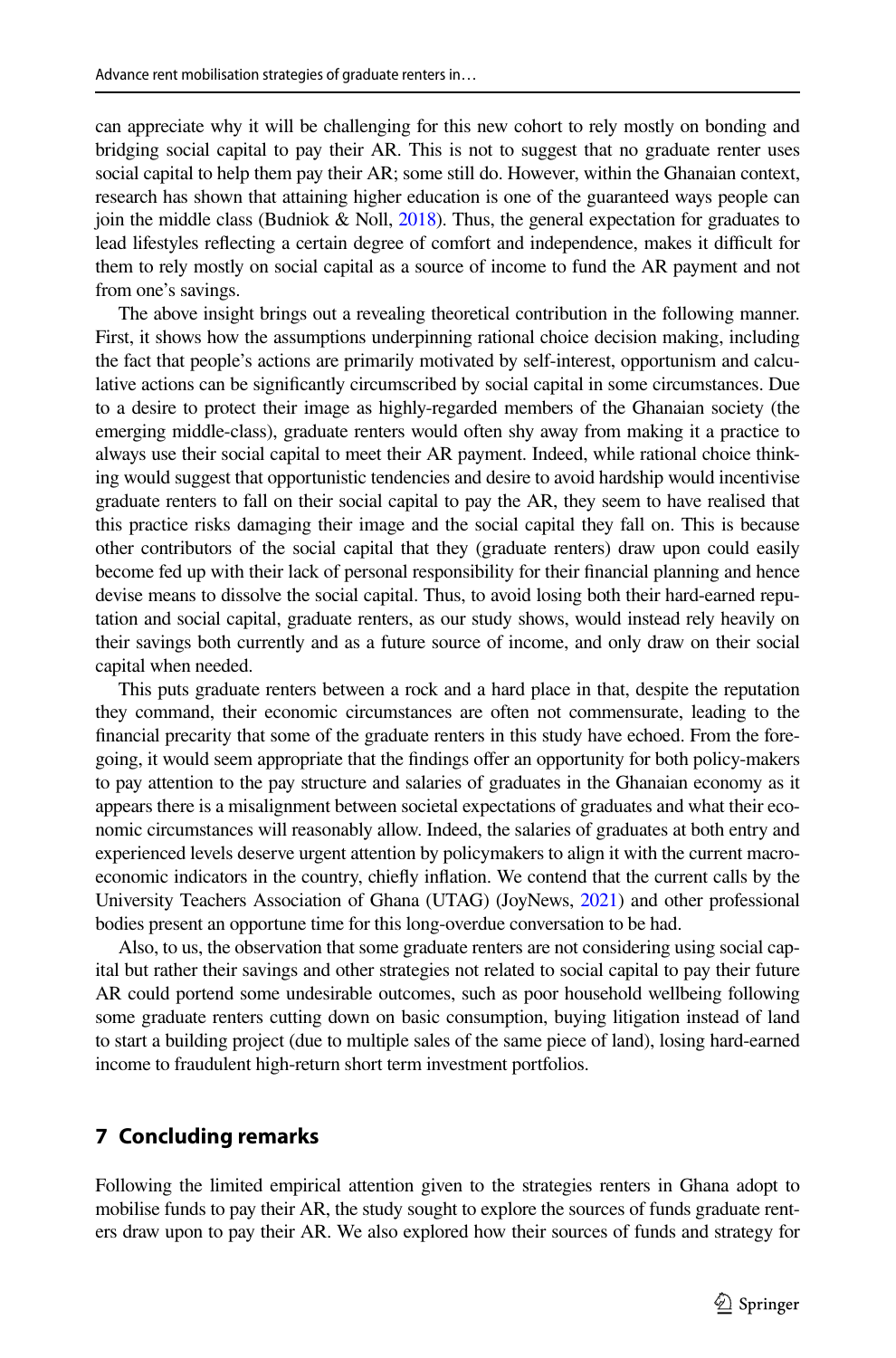mobilising funds change over time. We found that, contrary to the popular claim that social capital in the form of both bonding capital (fnancial help from relatives and friends) and bridging capital (loans from employers and banks) remain the most preferred source of funds and strategy for paying the AR, this study reveals that for graduate renters, it is rather savings that they mostly draw upon to pay their AR both currently and as a future source of income. We found that while some graduate renters used their social capital exclusively or in combination with other strategies to obtain funds to pay their AR, it never overshadows savings. We interpret this new fnding as being driven by graduate renters' need to protect both their social reputation and also the social capital they draw upon, rather than using them opportunistically as rational choice theory seems to suggest. We have also highlighted in our analysis that this new approach to funding the payment of the AR has portended precarity for some graduate renters who have to make important trade-ofs on necessities such as cutting down consumption to save more to pay the AR.

We contend that our fndings and the threats of demonstrations by professional groups like UTAG open the door for the government to urgently consider the salary situation of graduates in Ghana as their enviable social reputation does not refect in their economic circumstances, despite the expectation thrust upon them. We have also made a theoretical contribution by showing how axioms of rational choice decision-making can be circumscribed by the graduate renter's image and the fear of damaging their social capital. Also, we have drawn attention to the need to view social capital, not as a static concept but one that has temporal dimension for diferent social groups. More empirical studies are warranted to fully understand why graduate renters fail to use their bonding social capital in the future, although the alternatives they adopt seem less reliable and risky.

It is further worth highlighting that this study's fndings contribute to the emerging body of empirical scholarship calling for studies into sub-markets within the rental housing market [See for example, Ehwi et al. [\(2020\)](#page-19-0) on the need to diferentiate between frst-time and regular renters, Gavu & Owusu-Ansah [\(2019](#page-19-11)) for diferent housing features in diferent residential classifcations in Accra-Ghana and Asante & Ehwi [\(2020](#page-18-7)) for understanding ongoing changes in the amenities supplied, the rent charged, tenant selection and use of shared spaces between traditional and transformed compound houses in Bantama, Kumasi]. This emerging scholarship is important because it provides novel insights that challenge popular notions regarding housing markets in Ghana, including but not limited to the popular type of housing in Ghana, the employment of sectors of renters, their housing characteristics, among others. While national census data are useful for painting an overall picture of the housing market in Ghana, we contend that smaller sample studies focusing on specifc sub-markets of rental housing market in Ghana can bring to the fore insights previously unknown or overlooked in the extant literature.

In closing, it is worth highlighting some methodological limitations of the study. Firstly, using an online survey for data collection meant that the study could not have captured every renter except those who fell within the author's social networks and those who were snowballed from the social networks. While this limits our ability to generalize our fndings as being representative of the entire rental households in Ghana, the online survey made it possible for us to identify this novel sub-market previously unknown and which using traditional in-person data collection might not have been uncovered.

**Open Access** This article is licensed under a Creative Commons Attribution 4.0 International License, which permits use, sharing, adaptation, distribution and reproduction in any medium or format, as long as you give appropriate credit to the original author(s) and the source, provide a link to the Creative Commons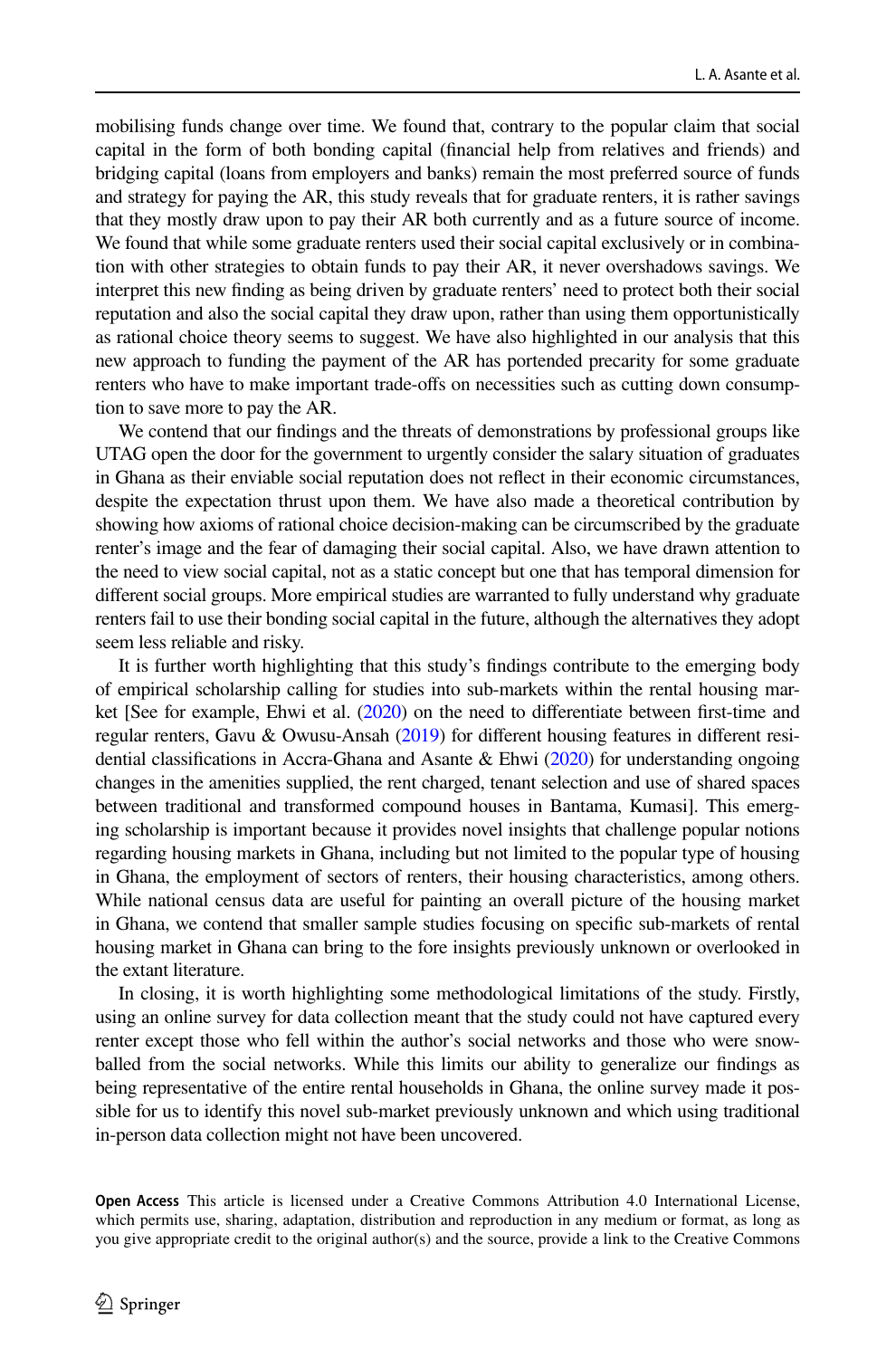licence, and indicate if changes were made. The images or other third party material in this article are included in the article's Creative Commons licence, unless indicated otherwise in a credit line to the material. If material is not included in the article's Creative Commons licence and your intended use is not permitted by statutory regulation or exceeds the permitted use, you will need to obtain permission directly from the copyright holder. To view a copy of this licence, visit<http://creativecommons.org/licenses/by/4.0/>.

# **References**

- <span id="page-18-8"></span>Acheampong, R. A., & Anokye, P. A. (2015). Housing for the urban poor : Towards alternative fnancing strategies for low-income housing development in Ghana. *International Development Planning Review, 37*(4), 445–465.
- <span id="page-18-2"></span>Addo, I. A. (2016). Assessing residential satisfaction among low-income households in multi-habited dwellings in selected low-income communities in Accra. *Urban Studies*, 53(4), 631–650
- <span id="page-18-3"></span>Adu-Gyamf, A., Cobbinah, P. B., Gaisie, E., & Kpodo, D. D. (2020). Accessing private rental housing in the absence of housing information in Ghana. *Urban Forum*, 1–19
- <span id="page-18-17"></span>Adu-Gyamf, A., Poku-Boansi, M., & Cobbinah, P. B. (2019). Homeownership aspirations: drawing on the experiences of renters and landlords in a deregulated private rental sector.International Journal of Housing Policy,1–30. <https://doi.org/10.1080/19491247.2019.1669424>
- <span id="page-18-4"></span>Africanews (2018). Cameroon: High rent advance crippling working youths. Retrieved from [https://www.](https://www.africanews.com/2018/06/26/cameroon-high-rent-advance-crippling-young-working-youths/) [africanews.com/2018/06/26/cameroon-high-rent-advance-crippling-young-working-youths/](https://www.africanews.com/2018/06/26/cameroon-high-rent-advance-crippling-young-working-youths/)
- <span id="page-18-13"></span>Agger, A., & Jensen, J. O. (2015). Area-based initiatives—and their work in bonding, bridging and linking social capital. *European Planning Studies, 23*(10), 2045–2061.
- <span id="page-18-12"></span>Alasuutari, P. (2015). The Discursive Side of New Institutionalism. *Cultural Sociology, 9*(2), 162–185.
- <span id="page-18-0"></span>Andreasen, M. H., McGranahan, G., Steel, G., & Khan, S. (2020). Self-builder landlordism: Exploring the supply and production of private rental housing in Dar es Salaam and Mwanza. *Journal of Housing and the Built Environment*.<https://doi.org/10.1007/s10901-020-09792-y>.
- <span id="page-18-16"></span>Arku, G., Mensah, K. O., Allotey, N. K., & Addo Frempong, E. (2016). Non-compliance with building permit regulations in Accra-Tema city-region, Ghana: exploring the reasons from the perspective of multiple stakeholders. *Planning Theory and Practice*, 17(3), 361–384
- <span id="page-18-10"></span>Arku, G. (2009). Policy review: Housing policy changes in Ghana in the 1990s. *Housing Studies*, 24(2), 261–272
- <span id="page-18-5"></span>Arku, G., Luginaah, I., & Mkandawire, P. (2012). "You either pay more advance rent or you move out": Landlords/ladies' and tenants' dilemmas in the low-income housing market in accra, Ghana. *Urban Studies, 49*(14), 3177–3193.
- Asante, L. A. (2020). *The politics and activism of urban governance in Ghana: Analyzing the processes of market redevelopment in kumasi and cape coast*. Humbolft-Universitat zu Berlin
- <span id="page-18-7"></span>Asante, L. A., & Ehwi, R. J. (2020). Housing transformation, rent gap and gentrifcation in Ghana's traditional houses: Insight from compound houses in Bantama, Kumasi. *Housing Studies*, 0(0), 1–27
- <span id="page-18-11"></span>Asante, L. A., Gavu, E. K., Quansah, D. P. O., & Tutu, O., D. (2018). The difficult combination of renting and building a house in urban Ghana : analysing the perception of low and middle income earners in Accra. *GeoJournal*, 83(6), 1223–1237
- <span id="page-18-14"></span>Ayensu, F., Gbemu, F. R., Kuma, F. K., & Appiah, M. K. O. (2016). High interest rate in Ghana: An empirical study of societe generale Ghana [SG-GH]. *IOSR Journal of Economics and Finance, 7*(6), 78–85.
- <span id="page-18-1"></span>Baiden, P., Arku, G., Luginaah, I., & Asiedu, A. B. (2011). An assessment of residents housing satisfaction and coping in Accra Ghana. *Journal of Public Health.* [https://doi.org/10.1007/s10389-010-0348-4.](https://doi.org/10.1007/s10389-010-0348-4)
- <span id="page-18-15"></span>Bhutta, C. B. (2012). Not by the book: Facebook as a sampling frame. *Sociological Methods and Research, 41*(1), 57–88.
- <span id="page-18-9"></span>Boamah, N. A. (2014). Housing policy in Ghana : The feasible paths. *Ghana Journal of Development Studies, 11*(1), 1–18.
- Buckley, R. M., & Kalarickal, J. (2005). Housing policy in developing countries: Conjectures and refutations. *World Bank Research Observer*, 20(2), 233–257
- <span id="page-18-18"></span>Budniok, J., & Noll, A. (2018). The ghanaian middle class, social stratifcation, and long-
- Term Dynamics of Upward and Downward Mobility of Lawyers and Teachers, In Kroeker, L, O'Kane, D. & Scharrer, T. (eds.)., Middle Classes in Africa: Changing lives and Conceptual challenges.p.109 -134 Springer Nature, Cham, Switzerland
- <span id="page-18-6"></span>Cadstedt, J. (2006). *Infuence and invisibility: Tenants in housing provision in Mwanza City, Tanzania*. Stockholm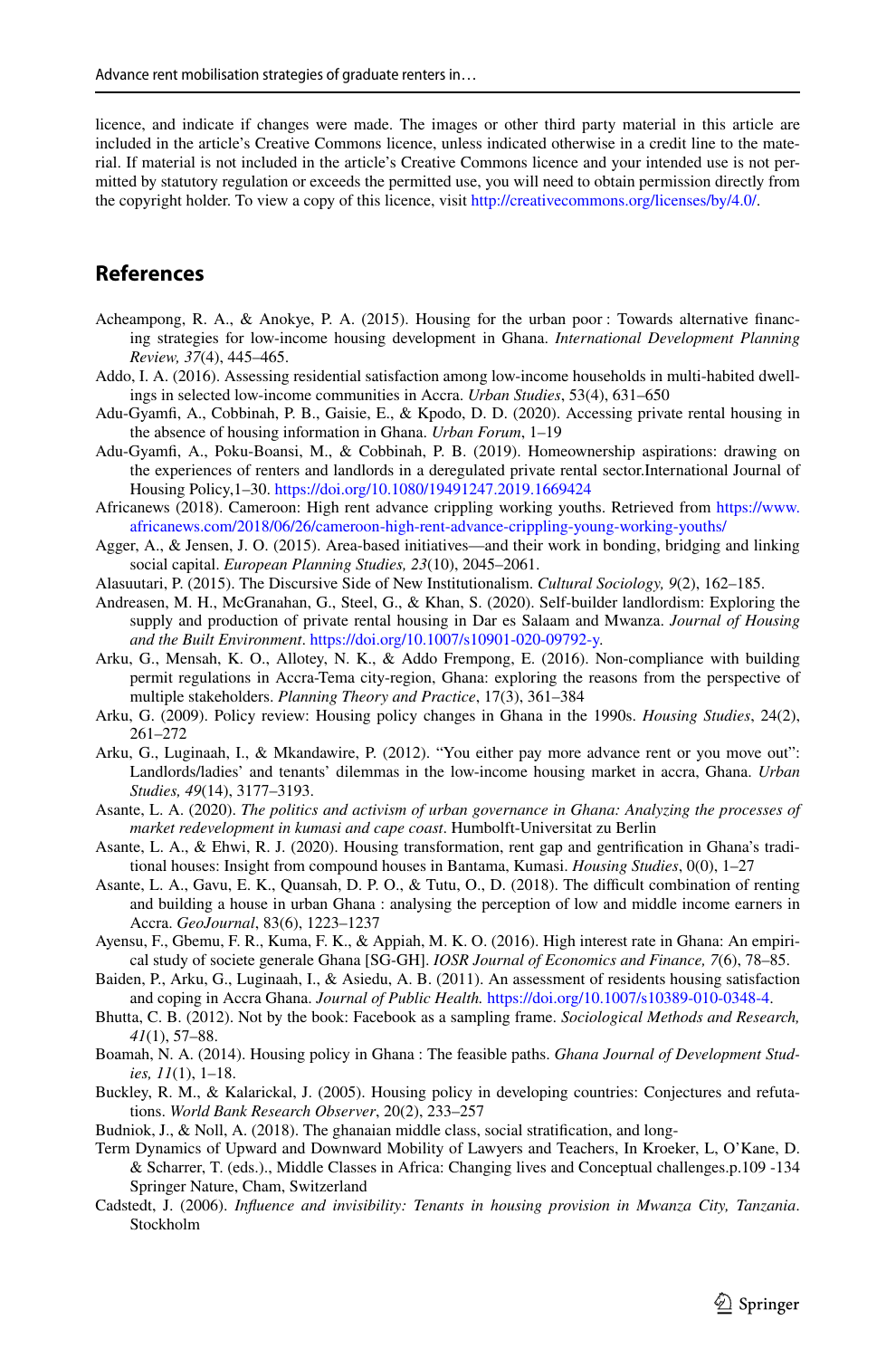- <span id="page-19-3"></span>Cain, A. (2017). *Angola's Housing Rental Market*. Johannesburg. Retrieved from [http://housingfnancea](http://housingfinanceafrica.org/app/uploads/DW-Angola_CAHF_Angolas-Housing-Rental-Market_February-2017.pdf) [frica.org/app/uploads/DW-Angola\\_CAHF\\_Angolas-Housing-Rental-Market\\_February-2017.pdf](http://housingfinanceafrica.org/app/uploads/DW-Angola_CAHF_Angolas-Housing-Rental-Market_February-2017.pdf)
- <span id="page-19-4"></span>Cartus (2017). *Emerging Markets: Senegal*. Retrieved from [https://www.cartus.com/fles/2714/8710/5611/](https://www.cartus.com/files/2714/8710/5611/Cartus-Senegal-Market-Watch-0117.pdf) [Cartus-Senegal-Market-Watch-0117.pdf](https://www.cartus.com/files/2714/8710/5611/Cartus-Senegal-Market-Watch-0117.pdf)
- <span id="page-19-13"></span>Coarse, R. H. (1960). The Problem of Social Cost. *The Journal of Law and Economics*, 3, 1–44
- <span id="page-19-21"></span>Danso-Wiredu, E. Y., & Poku, A. (2020). Family compound housing system losing its value in Ghana: A threat to future housing of the poor. *Housing Policy Debate, 00*(00), 1–17.
- <span id="page-19-14"></span>de Souza Briggs, X. (1998). Brown kids in white suburbs: Housing mobility and the many faces of social capital. *Housing Policy Debate, 9*(1), 177–221.
- <span id="page-19-0"></span>Ehwi, R. J., Asante, L. A., & Morrison, N. (2020). Exploring the fnancial implications of advance rent payment and induced furnishing of rental housing in sub-saharan African cities: The case of dansoman, accra- Ghana. *Housing Policy Debate*. <https://doi.org/10.1080/10511482.2020.1782451>.
- <span id="page-19-2"></span>Gavu, E. K., Gruehn, D., Schulte, K. W., & Asante, L. A. (2019). Stakeholders' perception of residential rental value determinants in Ghana. *Journal of African Real Estate Research.* [https://doi.org/10.](https://doi.org/10.15641/jarer.v4i1.704) [15641/jarer.v4i1.704.](https://doi.org/10.15641/jarer.v4i1.704)
- <span id="page-19-11"></span>Gavu, E. K., & Owusu-Ansah, A. (2019). Empirical analysis of residential submarket conceptualisation in Ghana. *International Journal of Housing Markets and Analysis*, 12(4), 763–787
- <span id="page-19-9"></span>Ghana Statistical Service (2012). *2010 Population and Housing Census: Summary Report of Final Results*. Accra
- <span id="page-19-7"></span>Ghana Statistical Service (2014a). *2010 Population and Housing Census: District Analytical Report, Kumasi Metropolis*. Accra
- <span id="page-19-10"></span>Ghana Statistical Service (2014b). *2010 Population and Housing Census: Housing in Ghana*. Accra
- <span id="page-19-8"></span>Ghana Statistical Service (2021). *Ghana 2021 Population and Housing Census: Preliminary Report, Volume 1. Accra.*
- <span id="page-19-19"></span>Gilbert, A. (2016). Rental housing: The international experience. *Habitat International*, 54, 173–181
- Gilbert, A., Augustinus, C., & Sietchiping, R. (2011). A Policy Guide to Rental Housing in Developing Countries.Financial Analysts Journal( Vol. 1). Nairobi-Kenya: UN-Habitat. [https://doi.org/10.2469/](https://doi.org/10.2469/faj.v5.n1.22) [faj.v5.n1.22](https://doi.org/10.2469/faj.v5.n1.22)
- Government of Ghana (2010). Population & Housing Census: Regional Analytical Report Greater Accra Region (2013)
- Government of Ghana (2012). *2010 Population and Housing Census*. *Ghana Statistical Service*. Accra-Ghana.<https://doi.org/10.1371/journal.pone.0104053>
- <span id="page-19-18"></span>Government of Ghana. (2013). *Ghana Living Standard Survey 6 (GLSS 6): Main Report*. Ghana Statistical Service,Accra
- <span id="page-19-17"></span>Government of Ghana (2019). *Ghana Living Standards Survey 7: Main Report* (Vol. 7). Accra-Ghana. <https://doi.org/10.1017/CBO9781107415324.004>
- <span id="page-19-12"></span>Green, D. P., & Shapiro, I. (2014). *Rational Choice*. *Rational Choice*. [https://doi.org/10.1524/97834](https://doi.org/10.1524/9783486831603) [86831603](https://doi.org/10.1524/9783486831603)
- <span id="page-19-16"></span>Irwin, S., Mader, P., & Flynn, J. (2018). *How youth-specifc is Africa's youth employment challenge?* Brighton
- <span id="page-19-23"></span>JoyNews (2021). UTAG Strike: Students to feel the efect of strike action. YouTube. Retrieved from: www.youtube.com/watch?v=xxvvBpmhYAI
- <span id="page-19-6"></span>Joy News (2020). Next NPP government to pump ¢100m into National Rental Allowance Scheme to address the housing problem. Retrieved from [https://www.myjoyonline.com/news/national/next](https://www.myjoyonline.com/news/national/next-npp-government-to-pump-¢100m-into-national-rental-allowance-scheme-to-address-housing-problem/)[npp-government-to-pump-¢100m-into-national-rental-allowance-scheme-to-address-housing-probl](https://www.myjoyonline.com/news/national/next-npp-government-to-pump-¢100m-into-national-rental-allowance-scheme-to-address-housing-problem/) [em/](https://www.myjoyonline.com/news/national/next-npp-government-to-pump-¢100m-into-national-rental-allowance-scheme-to-address-housing-problem/)
- <span id="page-19-20"></span>Kendig, H. (1984). Housing careers, life cycle and residential mobility: Implications for the housing market. *Urban Studies, 21*(1984), 271–283. [https://doi.org/10.1080/00420988420080541.](https://doi.org/10.1080/00420988420080541)
- Konadu-Agyemang, K. (1990). Homeownership in urban West Africa: A mirage of increasing proportions. *Ekistics*, 57(342/343), 205–213
- <span id="page-19-22"></span>Konadu-Agyemang, K. (2001). A survey of housing conditions and characteristics in Accra, an African city. *Habitat International*, 25(1), 15–34
- <span id="page-19-5"></span>Kufuor, K. O. (2018). Let's break the law: Transaction costs and advance rent deposits in Ghana's housing market. *Global Journal of Comparative Law, 7,* 333–354.
- Leech, N. L., & Onwuegbuzie, A. J. (2007). An array of qualitative data analysis tools: A call for data analysistriangulation. *School Psychology Quarterly, 22*(4), 557–584.
- <span id="page-19-15"></span>Lin, N. (2004). *Social capital: A theory of social structure and action*. Cambridge: Cambridge University Press.
- <span id="page-19-1"></span>Luginaah, I., Arku, G., & Baiden, P. (2010). Housing and health in Ghana: The psychosocial impacts of renting a home. *International Journal of Environmental Research and Public Health, 7*(2), 528–545.